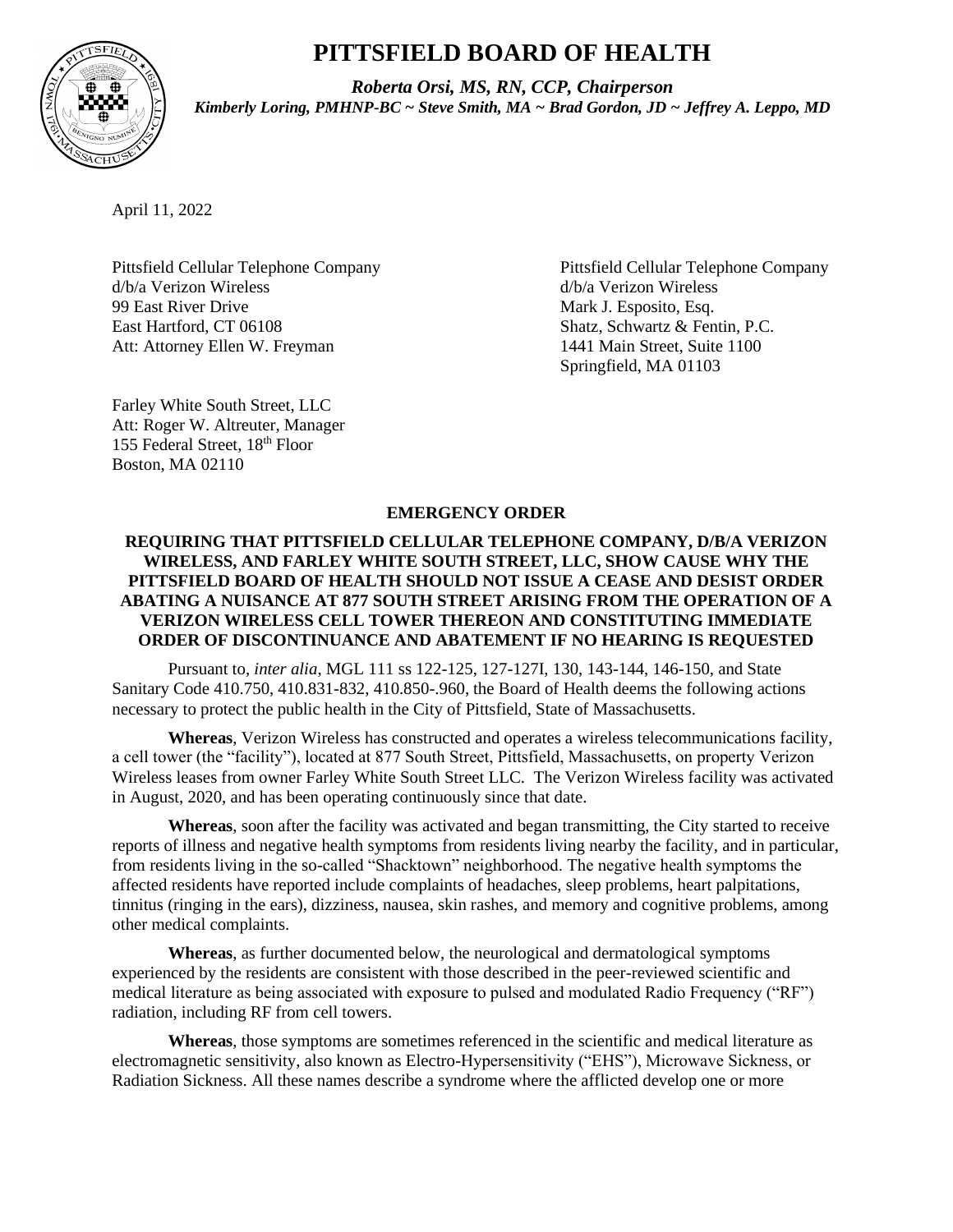recognized symptoms as a result of pulsed and modulated RF radiation ("RFR"). EHS is a spectrum condition. For some, the symptoms can become debilitating, and severely affect their ability to function.

**Whereas**, the federal government has officially recognized this syndrome in various ways. For example, in 2002, the "Access Board," an independent federal agency responsible for publishing Accessibility Guidelines used by the U.S. Department of Justice to enforce the Americans with Disabilities Act ("ADA"), recognized that "electromagnetic sensitivities may be considered disabilities under the ADA."<sup>1</sup> The Access Board contracted for the publication of the National Institute of Building Sciences 2005 report, which concludes that radiofrequency/electromagnetic frequency (RF/EMF) radiation is an "access barrier," and can render buildings "inaccessible" to those with electromagnetic sensitivity. The report recommends accessibility guidelines.<sup>2</sup> For ADA Title I purposes, the U.S. Department of Labor's Office of Disability Employment Policy has issued guidelines for accommodations; these guidelines emphasize exposure avoidance and list as a resource, the EMF Medical Conference 2021 which trains medical doctors on the issue of electromagnetic radiation and health.<sup>34</sup>

**Whereas**, The Centers for Disease Control's 2022 Classification of Diseases Codes Clinical Modification and Procedural Classification System implements the International Classification of Diseases, 10th Revision, Clinical Modification (ICD-10-CM). The "diagnosis code" for Radiation Sickness" is "T66."<sup>5</sup> The "injury" code for "Exposure to Other Nonionizing Radiation" is "W90."<sup>6</sup> These codes cover electro-sensitivity along with other RF exposure-related injuries and maladies.

**Whereas**, the Health Board does not administer disability laws, but the foregoing authority strongly confirms that RF/EMF – even if emitted at levels within the FCC emissions guidelines – can be injurious to health or cause common injury to that significant portion of the public who are electromagnetic sensitive. Stated differently, pulsed and modulated RF can constitute a "public nuisance" or a "cause of sickness," and can constitute a trade which may result in a nuisance or be dangerous to the public health for purposes of G.L. ch. 111 ss 122-125, 127B, 127C, 143-150, and 152.

**Whereas**, the federal government's recognition that pulsed RF can directly cause harm to at least certain individuals or create an access barrier means that for the purposes of Massachusetts law, RF/EMF may effectively render certain dwellings Unfit for Human Habitation or constitute a Condition Which May Endanger or Materially Impair the Health or Safety and Well-Being of an Occupant as defined in State Sanitary Code 410.020 and 410.750(P).

**Whereas**, Verizon Wireless 877 South Street wireless facility is not itself a dwelling unit, but the Sanitary Code and other Massachusetts law allow the Health Board to act as necessary to ensure that

<sup>1</sup> U.S. Access Board. (n.d.). *[Indoor Environmental Quality](https://www.access-board.gov/research/building/indoor-environmental-quality/)*. U.S. Access Board - Introduction. Retrieved March 31, 2022, fro[m](https://www.access-board.gov/research/building/indoor-environmental-quality/) [https://www.access-board.gov/research/building/indoor-environmental-quality/.](https://www.access-board.gov/research/building/indoor-environmental-quality/)

<sup>2</sup> *[IEQ Indoor Environmental Quality Project](https://www.access-board.gov/files/research/IEQ-Report.pdf)* [\(IEQ\).](https://www.access-board.gov/files/research/IEQ-Report.pdf) (n.d.). National Institute of Building Sciences (NIBS), The Architectural and Transportation Barriers Compliance Board (Access Board[\).](https://www.access-board.gov/files/research/IEQ-Report.pdf) [https://www.access-board.gov/files/research/IEQ-Report.pdf.](https://www.access-board.gov/files/research/IEQ-Report.pdf)

<sup>&</sup>lt;sup>3</sup> U.S. Department of Labor Office of Disability Employment Policy [Accommodations Webpage;](https://www.dol.gov/agencies/odep/program-areas/employers/accommodations) Job Accommodation Network: [Accommodation and Compliance: Electrical Sensitivity](https://askjan.org/disabilities/Electrical-Sensitivity.cfm#otherinfo) an[d Accommodation and Compliance Series: Employees with Electrical](https://askjan.org/publications/Disability-Downloads.cfm?pubid=226622)  [Sensitivity Publication Downloads.](https://askjan.org/publications/Disability-Downloads.cfm?pubid=226622)

<sup>&</sup>lt;sup>4</sup> EMF – [Medical Conference 2021](https://emfconference2021.com/) Continuing Medical Education for physicians and health professionals. Several experts who presented to the Board and provided information also presented at the EMF Medical conference including Sharon Goldberg MD, Magda Havas PhD, Paul Héroux, PhD, Cindy Russsell MD, Sheena Symington, B.Sc., M.A., Cecelia Doucette, and Theodora Scarato, MSW.

<sup>5</sup> *[2022 ICD-10-CM Diagnosis Code T66: Radiation sickness, unspecified](https://www.icd10data.com/ICD10CM/Codes/S00-T88/T66-T78/T66-/T66)*. (n.d.). Retrieved March 31, 2022, fro[m](https://www.icd10data.com/ICD10CM/Codes/S00-T88/T66-T78/T66-/T66) <https://www.icd10data.com/ICD10CM/Codes/S00-T88/T66-T78/T66-/T66>.

<sup>6</sup> *[W90—ICD-10 Code for Exposure to other nonionizing radiation—Non-billable](https://icd10coded.com/cm/W90/)*. (n.d.). ICD-10 Data and Code Lookup. Retrieved March 31, 2022, fro[m](https://icd10coded.com/cm/W90/) [https://icd10coded.com/cm/W90/.](https://icd10coded.com/cm/W90/)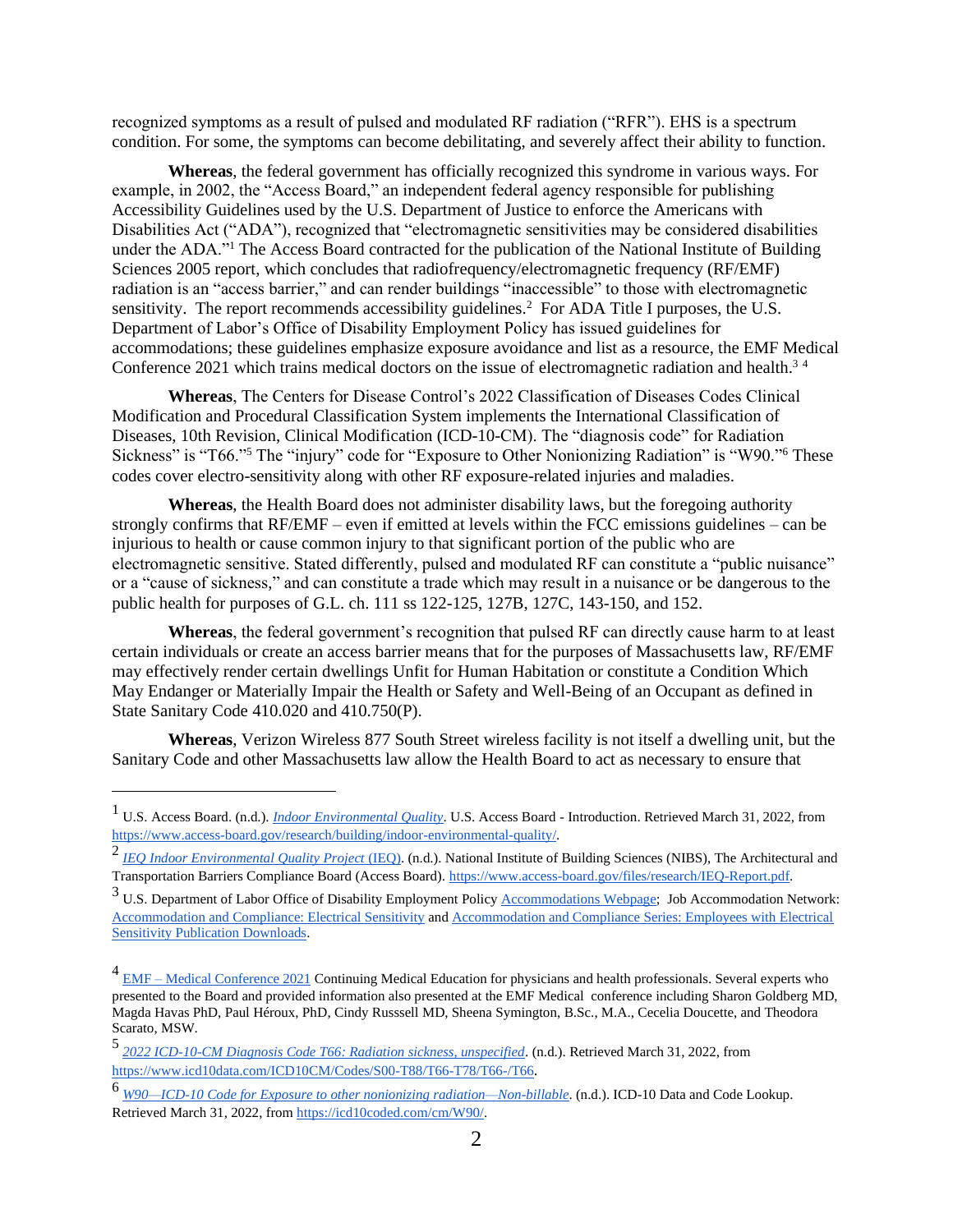activity or operations in a non-dwelling building, structure, or facility do not contribute to conditions that impact occupants of a dwelling to the point they render a dwelling unfit for habitation for purposes of Sanitary Code 410.831.

**Whereas**, the Health Board has been presented with credible, independent, and peer-reviewed scientific and medical studies and reports that provide convincing evidence that pulsed and modulated RFR is bio-active and affects all living things over the long term. RFR can and does also cause more immediate harm and injury to human beings. The Health Board has also received strong evidence that the Verizon Wireless 877 South Street wireless facility is presently causing such harm and injury to numerous residents in the adjacent neighborhood.

**Whereas**, City of Pittsfield residents have submitted to the Health Board over 11,000 pages of evidence of studies, reports, and scientific and medical experts' opinion about the dangers to human health and the environment caused by exposure to wireless radiation.<sup>7</sup> The Health Board also has heard testimony from medical professionals who directly treat patients injured by RF/EMF as well as testimony from scientific experts. The Board has been presented with personal testimony from many of the City of Pittsfield residents who have been personally harmed by pulsed and modulated RF radiation transmitted from the Verizon Wireless 877 South Street wireless facility's operations. *Specifically, but without limitation, the Health Board bases its conclusions, findings, and actions on all the scientific, medical, and personal evidence that has been submitted*, but provides this general summary:

1. The evidence presented to the Board includes well over one thousand peer-reviewed scientific and medical studies which consistently find that pulsed and modulated RFR has bioeffects and can lead to short- and long-term adverse health effects in humans, either directly or by aggravating other existing medical conditions. Credible, independent peer-reviewed scientific and medical studies show profoundly deleterious effects on human health, including but not limited to: neurological and dermatological effects; increased risk of cancer and brain tumors; DNA damage; oxidative stress; immune dysfunction; cognitive processing effects; altered brain development, sleep and memory disturbances, ADHD, abnormal behavior, sperm dysfunction, and damage to the blood-brain barrier.<sup>8</sup>

2. Peer-reviewed studies have demonstrated that pulsed and modulated RFR can cause the symptoms suffered by and personally attested to by City of Pittsfield's residents, including studies showing that these symptoms can develop as a result of exposure to cell towers specifically.

3. The symptoms described by City of Pittsfield's residents are often referred to in the scientific and medical literature as "electrosensitivity." The record evidence shows that exposure to pulsed and modulated RFR within the emission limits authorized by the FCC can cause the

<sup>7&</sup>lt;br>[Environmental Health Trust et al. v. FCC Key Documents](https://ehtrust.org/environmental-health-trust-et-al-v-fcc-key-documents/) [Volume 1,](https://ehtrust.org/wp-content/uploads/PACER-JA-Vol-2-Dr.-Moskowitz-.pdf) [Volume 3,](https://ehtrust.org/wp-content/uploads/PACER-JA-Vol-3.pdf) [Volume ,](https://ehtrust.org/wp-content/uploads/PACER-JA-Vol-4.pdf) [Volume 5,](https://ehtrust.org/wp-content/uploads/PACER-JA-Vol-5.pdf) [Volume 6,](https://ehtrust.org/wp-content/uploads/PACER-JA-Vol-6.pdf) [Volume 7,](https://ehtrust.org/wp-content/uploads/PACER-JA-Vol-7.pdf) [Volume 8,](https://ehtrust.org/wp-content/uploads/PACER-JA-Vol-8.pdf) [Volume 9,](https://ehtrust.org/wp-content/uploads/PACER-JA-Vol-9.pdf) [Volume 10,](https://ehtrust.org/wp-content/uploads/PACER-JA-Vol-10.pdf) [Volume 11,](https://ehtrust.org/wp-content/uploads/PACER-JA-Vol-11.pdf) [Volume 12,](https://ehtrust.org/wp-content/uploads/PACER-JA-Vol-12.pdf) [Volume 13,](https://ehtrust.org/wp-content/uploads/PACER-JA-Vol-13.pdf) [Volume 14,](https://ehtrust.org/wp-content/uploads/PACER-JA-Vol-14.pdf) [Volume 15,](https://ehtrust.org/wp-content/uploads/PACER-JA-Vol-15.pdf) [Volume 16,](https://ehtrust.org/wp-content/uploads/PACER-JA-Vol-16.pdf) [Volume 17,](https://ehtrust.org/wp-content/uploads/Pacer-JA-Vol-17-Replacement.pdf) [Volume 18,](https://ehtrust.org/wp-content/uploads/PACER-JA-Vol-18.pdf) [Volume 19,](https://ehtrust.org/wp-content/uploads/PACER-JA-Vol-19.pdf) [Volume 20,](https://ehtrust.org/wp-content/uploads/PACER-JA-Vol-20.pdf) [Volume 21,](https://ehtrust.org/wp-content/uploads/PACER-JA-Vol-21.pdf) [Volume 22,](https://ehtrust.org/wp-content/uploads/PACER-JA-Vol-22.pdf) [Volume 23,](https://ehtrust.org/wp-content/uploads/PACER-JA-Vol-23.pdf) [Volume 24:](https://ehtrust.org/wp-content/uploads/PACER-JA-Vol-24.pdf) [Volume 25,](https://ehtrust.org/wp-content/uploads/PACER-JA-Vol-25.pdf) [Volume 26,](https://ehtrust.org/wp-content/uploads/PACER-JA-Vol-26.pdf) [Volume 27](https://ehtrust.org/wp-content/uploads/PACER-Supplemental-JA-Vol-27.pdf) [https://ehtrust.org/environmental-health-trust-et-al-v-fcc-key-documents/.](https://ehtrust.org/environmental-health-trust-et-al-v-fcc-key-documents/)

<sup>8</sup> [The California Medical Association Wireless Resolution.](https://ehtrust.org/the-california-medical-association-wireless-resolution/) (2015, March 9). *Environmental Health Trust*[.](https://ehtrust.org/the-california-medical-association-wireless-resolution/) [https://ehtrust.org/the](https://ehtrust.org/the-california-medical-association-wireless-resolution/)[california-medical-association-wireless-resolution/;](https://ehtrust.org/the-california-medical-association-wireless-resolution/) bioadmin. (n.d.). [Conclusions—BIOINITIATIVE 2012—CONCLUSIONS](https://bioinitiative.org/conclusions/)  [Table 1-1.](https://bioinitiative.org/conclusions/) *The BioInitiative Report*. Retrieved March 19, 2022, fro[m](https://bioinitiative.org/conclusions/) [https://bioinitiative.org/conclusions/;](https://bioinitiative.org/conclusions/) bioadmin. (n.d.)[. Table](https://bioinitiative.org/table-of-contents/)  [of Contents.](https://bioinitiative.org/table-of-contents/) *The BioInitiative Report*. Retrieved March 19, 2022, fro[m](https://bioinitiative.org/table-of-contents/) [https://bioinitiative.org/table-of-contents/;](https://bioinitiative.org/table-of-contents/) *[EMFscientist.org—International EMF Scientist Appeal](https://www.emfscientist.org/index.php/emf-scientist-appeal)*. (n.d.). Retrieved March 19, 2022, fro[m](https://www.emfscientist.org/index.php/emf-scientist-appeal) [https://www.emfscientist.org/index.php/emf-scientist-appeal.](https://www.emfscientist.org/index.php/emf-scientist-appeal)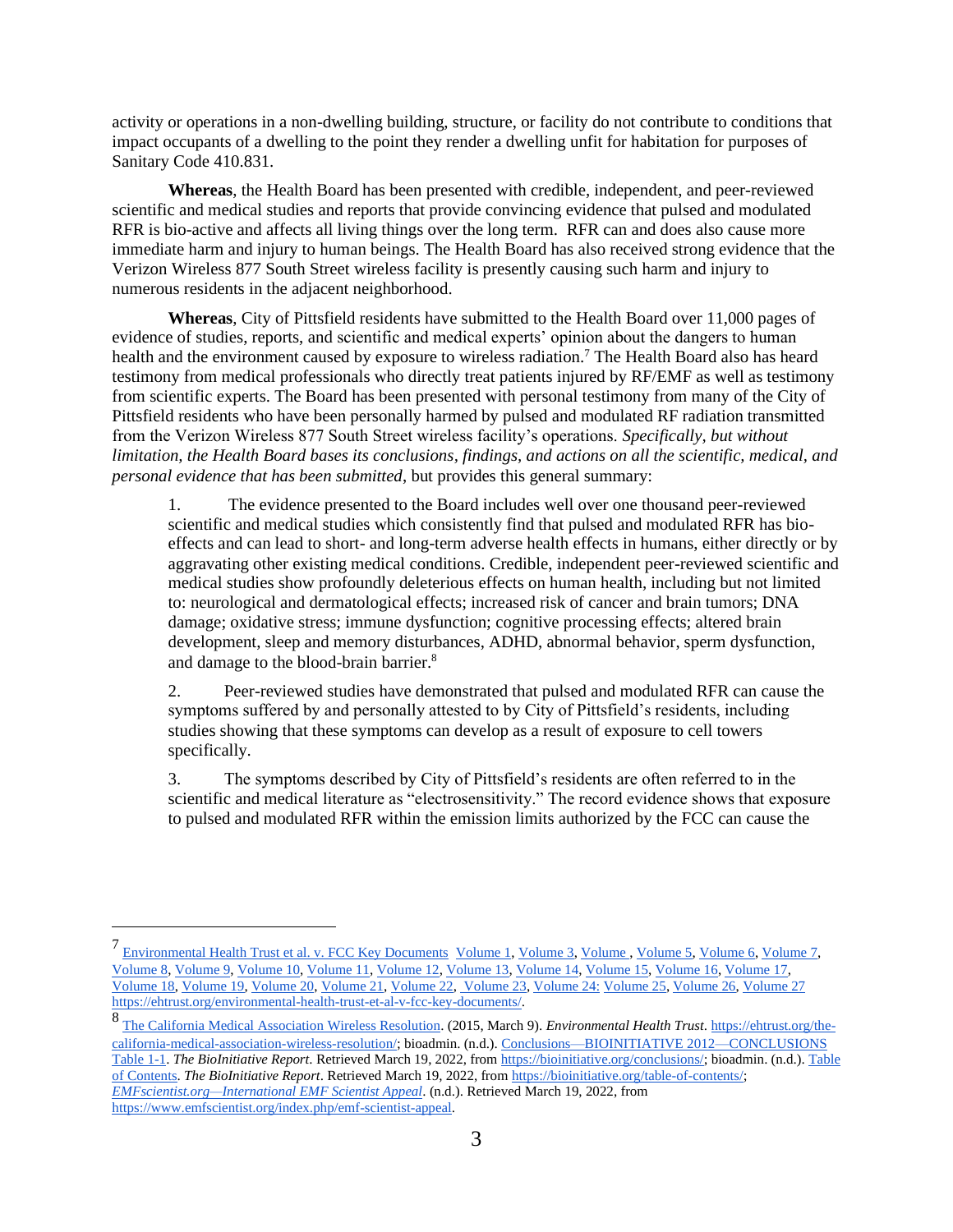symptoms, injuries, and mechanisms of harm associated with electrosensitivity and exhibited by the residents near the facility.<sup>9</sup>

4. Electrosensitivity describes a constellation of mainly neurological symptoms that occur as a result of exposure to pulsed and modulated RFR. The symptoms described in the scientific and medical literature include headaches, sleep problems, heart palpitations, ringing in the ears, dizziness, nausea, skin rashes, memory, and cognitive problems, among others. According to the evidence, exposure avoidance is the only effective management.

5. There are diagnosis guidelines. The European Academy of Environmental Medicine (EUROPAEM) published the "*EUROPAEM EMF Guideline 2016 for the prevention, diagnosis and treatment of EMF-related health problems and illnesses*."<sup>10</sup> These peer-reviewed guidelines cite 235 scientific references for symptoms, physiological damage, and mechanisms of harm. These guidelines have been used by doctors in the U.S. and throughout the world. Dr. Sharon Goldberg, MD, who diagnosed three City of Pittsfield residents with electro-sensitivity following their continuous exposure to the Verizon Wireless 877 South Street wireless facility, uses these guidelines. Dr. Goldberg has provided this Board with documentation and supporting information on the injuries suffered by these three Shacktown residents which Dr. Goldberg has opined to a reasonable degree of medical certainty have been caused by their exposure to the wireless radiation being emitted by this facility.

6. The recent U.S. government reports regarding the "mystery illness" of U.S. diplomats in Cuba, China, Austria, and elsewhere provide further support that pulsed RF can cause injury similar to that suffered by Shacktown residents. In December 2020, the National Academy of Sciences, Engineering, and Medicine (NAS) concluded<sup>11</sup> that the diplomats' "mystery illness" is likely caused by pulsed RF. Prof. Beatrice Golomb, MD, PhD, 2018, wrote the first paper analyzing the science and showed that pulsed RFR is the likely cause of the symptoms suffered by some US diplomats in Cuba and China.<sup>12</sup> Her analysis relies on government studies as well as studies on commercial wireless devices and technology, and demonstrates how the diplomats' symptoms can result from pulsed RFR exposure. Dr. Golomb concluded that the diplomats likely suffer from electrosensitivity (which she refers to as "Microwave Illness"). Most recently, on February 1, 2022, the federal government published a report adopting the conclusion of the NAS, finding that pulsed RFR is likely the cause of the diplomats' sickness.<sup>13</sup>

<sup>13</sup> *[Executive Summary](https://www.dni.gov/files/ODNI/documents/assessments/2022_02_01_AHI_Executive_Summary_FINAL_Redacted.pdf) DECLASSIFIED by DNI Haines on 1 February 2022*. (2022). [https://www.dni.gov/files/ODNI/documents/assessments/2022\\_02\\_01\\_AHI\\_Executive\\_Summary\\_FINAL\\_Redacted.pdf.](https://www.dni.gov/files/ODNI/documents/assessments/2022_02_01_AHI_Executive_Summary_FINAL_Redacted.pdf)

<sup>9</sup> Belyaev, I., Dean, A., Eger, H., Hubmann, G., Jandrisovits, R., Kern, M., Kundi, M., Moshammer, H., Lercher, P., Müller, K., Oberfeld, G., Ohnsorge, P., Pelzmann, P., Scheingraber, C., & Thill, R. (2016)[. EUROPAEM EMF Guideline 2016 for the](https://pubmed.ncbi.nlm.nih.gov/27454111/)  [prevention, diagnosis and treatment of EMF-related health problems and illnesses.](https://pubmed.ncbi.nlm.nih.gov/27454111/) *Reviews on Environmental Health*, *31*(3), 363–397. <https://doi.org/10.1515/reveh-2016-0011> ; Bray, R. (n.d.). *[Electromagnetic Hypersensitivity](https://maisonsaine.ca/uploads/2016/09/ehs-bray-13-08-2016.pdf)*. 81. [https://maisonsaine.ca/uploads/2016/09/ehs-bray-13-08-2016.pdf.](https://maisonsaine.ca/uploads/2016/09/ehs-bray-13-08-2016.pdf)

<sup>10</sup> Belyaev, I., Dean, A., Eger, H., Hubmann, G., Jandrisovits, R., Kern, M., Kundi, M., Moshammer, H., Lercher, P., Müller, K., Oberfeld, G., Ohnsorge, P., Pelzmann, P., Scheingraber, C., & Thill, R. (2016)[. EUROPAEM EMF Guideline 2016 for the](https://doi.org/10.1515/reveh-2016-0011)  [prevention, diagnosis and treatment of EMF-related health problems and illnesses.](https://doi.org/10.1515/reveh-2016-0011) *Reviews on Environmental Health*, *31*(3), 363–397. [https://doi.org/10.1515/reveh-2016-0011.](https://doi.org/10.1515/reveh-2016-0011)

<sup>11</sup> National Academies of Sciences, E., and Medicine. (2020). *[An Assessment of Illness in U.S. Government Employees and Their](https://doi.org/10.17226/25889)  [Families at Overseas Embassies](https://doi.org/10.17226/25889)*. The National Academies Press. [https://doi.org/10.17226/25889.](https://doi.org/10.17226/25889)

<sup>12</sup> Golomb, B. A. (2018)[. Diplomats' Mystery Illness and Pulsed Radiofrequency/Microwave Radiation.](https://pubmed.ncbi.nlm.nih.gov/30183509/) *Neural Computation*, *30*(11), 2882–2985. [https://doi.org/10.1162/neco\\_a\\_01133.](https://doi.org/10.1162/neco_a_01133)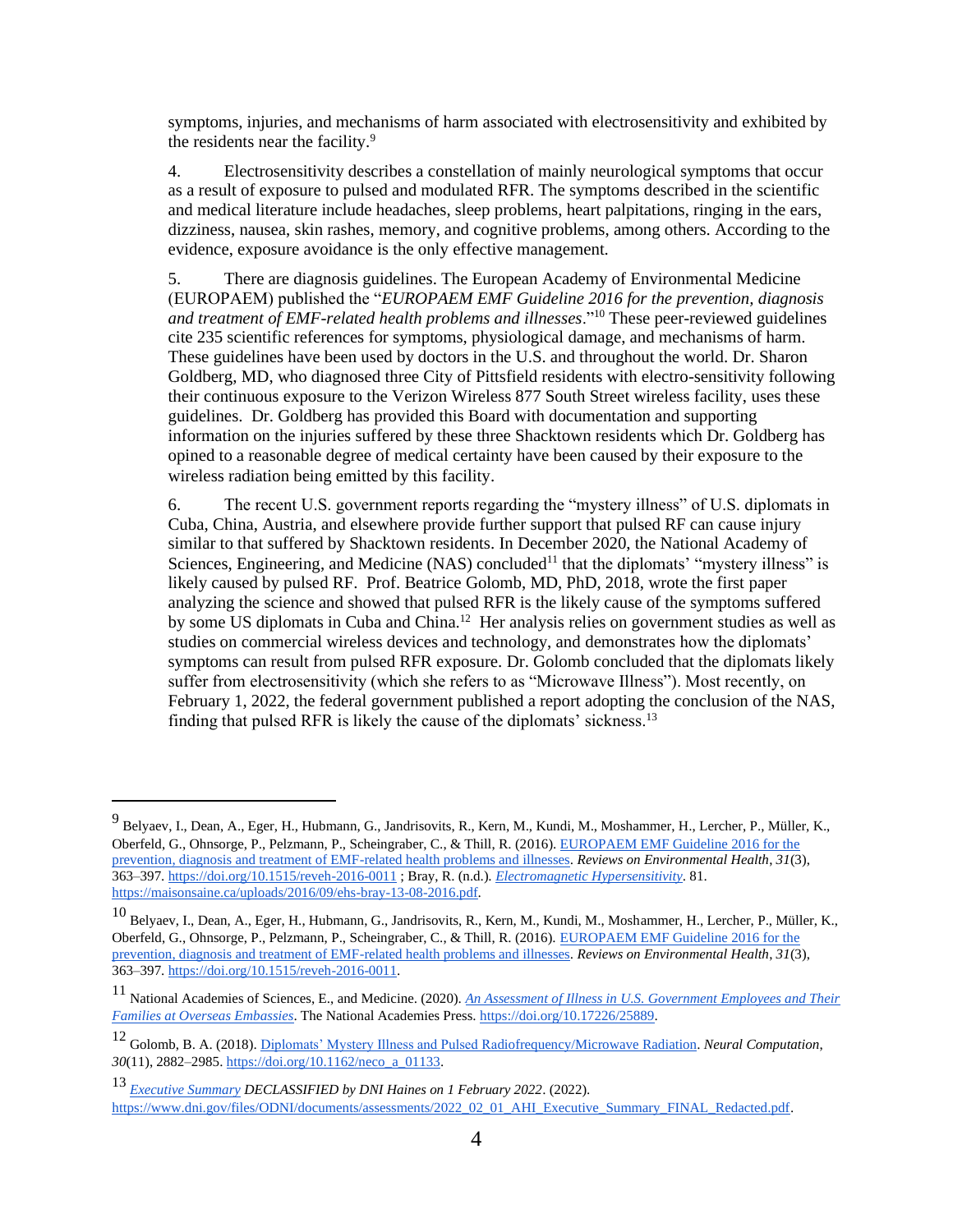7. As the record shows, there is evidence of clusters of sickness around cell towers. Evidence filed in the *Environmental Health Trust, et al. v. FCC case*<sup>14</sup> and provided to the Board of Health shows that California firefighters developed electrosensitivity symptoms after a cell tower was installed on their stationhouse, including headaches, memory problems, sleeping problems, depression, and other neurological problems. SPECT brain scans found brain abnormalities. Additionally, TOVA testing found delayed reaction time, lack of impulse control, and difficulty in maintaining mental focus. Following these incidents, the International Association of Fire Fighters Division of Occupational Health Safety and Medicine investigated evidence of pulsed and modulated RF harm, and published a resolution opposing the use of fire stations as base stations for towers and/or antennas for the conduction of cell phone transmissions.<sup>15</sup>

8. In November 2020, New Hampshire's Commission to Study the Environmental and Health Effects of Evolving 5G Technology (the Commission was established by the State Legislature to learn about the health effects of 5G wireless radiation), published a report which concludes that RF emissions at levels below the FCC emissions guidelines can be harmful. The Committee's final report followed a thorough study of the evidence. The Committee's final report recommends adoption of cell tower antenna setbacks and acknowledges electrosensitivity and its association with RFR exposure.<sup>16</sup> Dr. Kent Chamberlin, former Chair, Department of Computer and Electrical Engineering, University of New Hampshire, and Dr. Paul Heroux, PhD, Professor of Toxicology and Health Effects of Electromagnetism, McGill University Faculty of Medicine, two of the expert members of the New Hampshire Committee, have provided testimony to the Pittsfield City Council about the health effects of RFR exposure, and this testimony has been included in the record considered by this Board.

9. Other highly-credentialed, independent academic research experts have also offered testimony, at no cost, in support of residents' contentions that the Verizon Wireless 877 South Street wireless facility is the cause of their electrosensitivity symptoms. Experts include Dr. Martha Herbert, MD PhD, pediatric neurologist and former Assistant Professor at Harvard Medical School, and Dr. Magda Havas PhD., Professor Emeritus, Trent School of the Environment, Trent University.

10. Professor David Carpenter, MD, former Dean, School of Public Health at University of Albany, New York, wrote a letter to the City of Pittsfield in which he discussed studies showing that cell towers increase cancer risk, and cause changes in hormones as well as electrosensitivity symptoms, including headaches, fatigue, "brain fog," and ringing in the ears. Dr. Carpenter has published numerous studies on the negative health effects of electromagnetic radiation which have been submitted to this Board and are part of the record herein.<sup>17</sup> Dr. Carpenter is the co-

<sup>14</sup> *Envtl. Health Tr., et al. v. FCC*, 9 F.4th 893 (D.C. Cir. 2021).

<sup>15</sup> [Cell Tower Radiation Health Effects.](https://www.iaff.org/cell-tower-radiation/) (2004). *IAFF*. Retrieved March 19, 2022, fro[m](https://www.iaff.org/cell-tower-radiation/) [https://www.iaff.org/cell-tower](https://www.iaff.org/cell-tower-radiation/)[radiation/;](https://www.iaff.org/cell-tower-radiation/) Susan Foster Ambrose, M.S.W., Medical Writer. (2004). *[INTERNATIONAL ASSOCIATION OF FIREFIGHTERS](https://ehtrust.org/wp-content/uploads/pr_iaff_vote-1.pdf)  [\(IAFF\) VOTES TO STUDY HEALTH EFFECTS OF CELL TOWERS ON FIRE STATIONS Call for Moratorium on New Cell](https://ehtrust.org/wp-content/uploads/pr_iaff_vote-1.pdf)  [Towers on Fire Stations Until Health Effects Can Be Studied](https://ehtrust.org/wp-content/uploads/pr_iaff_vote-1.pdf)*. Advancing Sound Public Policy on the Use of Electromagnetic Radiation (EMR)[.](https://ehtrust.org/wp-content/uploads/pr_iaff_vote-1.pdf) [https://ehtrust.org/wp-content/uploads/pr\\_iaff\\_vote-1.pdf.](https://ehtrust.org/wp-content/uploads/pr_iaff_vote-1.pdf)

<sup>16</sup> *[Final Report of the Commission to Study The Environmental and Health Effects of Evolving 5G Technology](http://www.gencourt.state.nh.us/statstudcomm/committees/1474/reports/5G%20final%20report.pdf)* (HB 522, Chapter 260, Laws of 2019, RSA 12-K:12–14). (2020). State of New Hampshire[.](http://www.gencourt.state.nh.us/statstudcomm/committees/1474/reports/5G%20final%20report.pdf) [http://www.gencourt.state.nh.us/statstudcomm/committees/1474/reports/5G%20final%20report.pdf.](http://www.gencourt.state.nh.us/statstudcomm/committees/1474/reports/5G%20final%20report.pdf)

<sup>17</sup> Bandara, P., & Carpenter, D. O. (2018)[. Planetary electromagnetic pollution: It is time to assess its impact.](https://doi.org/10.1016/S2542-5196(18)30221-3) *The Lancet. Planetary Health*, *2*(12), e512–e51[4.](https://doi.org/10.1016/S2542-5196(18)30221-3) [https://doi.org/10.1016/S2542-5196\(18\)30221-3.](https://doi.org/10.1016/S2542-5196(18)30221-3)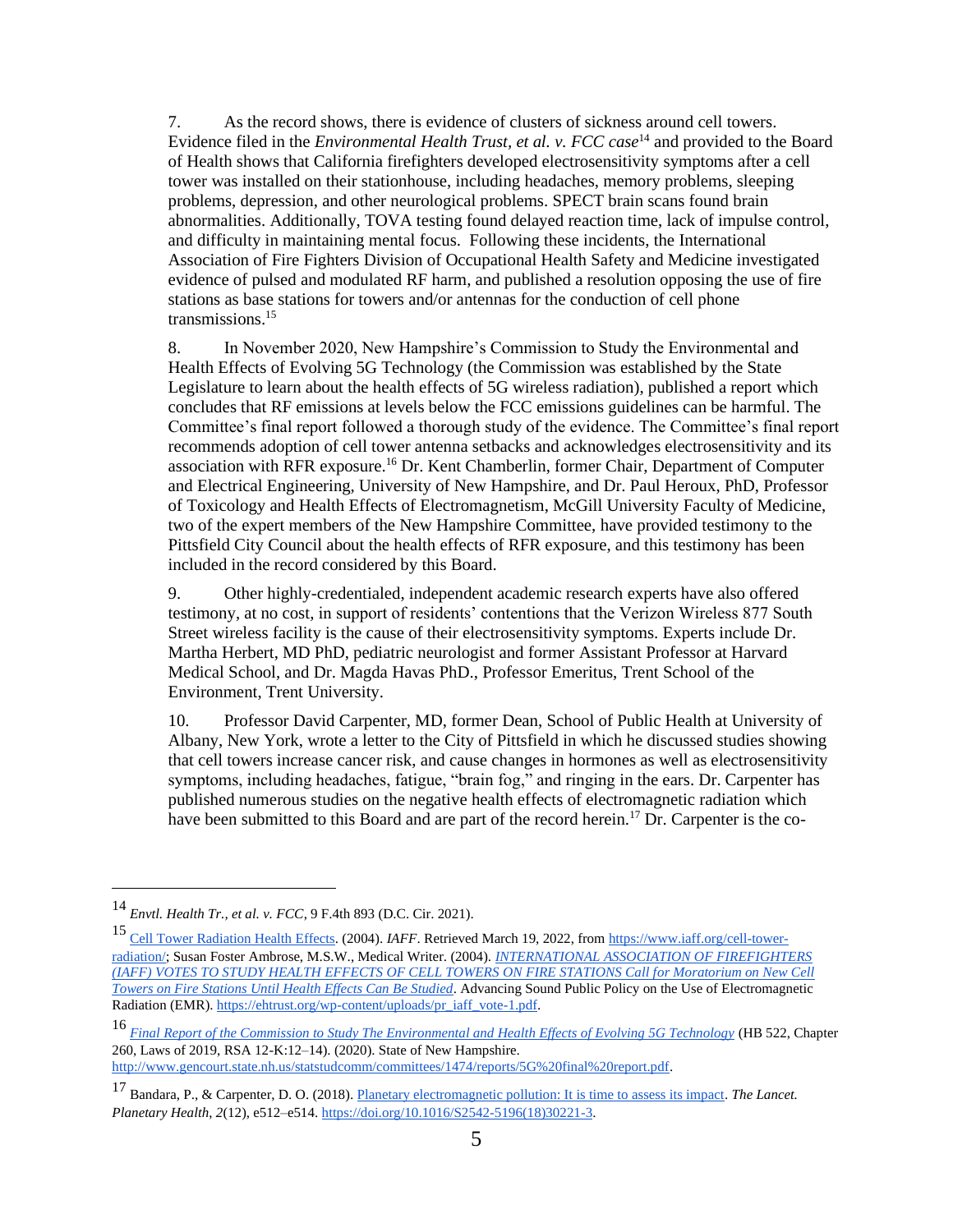editor of the BioInitiative Report,<sup>18</sup> a scientific review of the science on RF/EMF by independent expert scientists. The report reviewed approximately 2,000 published studies on RFR health effects. After it was first released, the content of the Bioinitiative Report underwent peer review and was published in condensed form as a special two-volume issue of the Journal Pathophysiology. Additional chapters have been published in various journals.<sup>19</sup> The Report concludes that bio-effects from wireless technology and infrastructure, including from cell towers, occur at radiation levels significantly below the FCC's emissions guidelines as documented in published research. The Report finds that the overwhelming majority of published neurological studies show bio-effects.<sup>20</sup> Over 90 percent of the studies that examine the oxidative stress mechanism (a mechanism of harm associated also with electro-sensitivity) show bioeffects.<sup>21</sup> The Report contains cell tower exposure studies that show harmful effects of radiation emitted by cell towers, and demonstrate that exposure to pulsed RF causes hormonal and cell stress effects at radiation levels far, far lower than the FCC emissions guidelines.<sup>22</sup> According to the 2012 Report's conclusion, public safety standards are 10,000 or more times higher than levels now commonly reported in mobile phone base station studies that reveal bio-effects. Because of the actual evidence of harm to humans from exposure to wireless radiation transmissions from cell towers, the Report uses mobile phone base station-RFR levels studies and other studies with very, very low RF exposures to determine the "lowest observed effect level" for RFR exposure as the basis for its recommendations for biologically-based exposure guidelines.<sup>23</sup>

11. Dr. Cindy Russell, a medical doctor and the executive director of "*Physicians for Safe Technology*,"<sup>24</sup> provided a synopsis of 28 studies showing cell tower harm in her letter to this Board, dated July 6, 2021, which explains how it is "well established" that wireless radiation at non-thermal levels causes oxidative stress, and "oxidative stress plays a major part in the development of chronic, degenerative, and inflammatory illnesses such as cancer, autoimmune

<sup>19</sup> Martin Blank (Ed.). (2009). [Electromagnetic Fields \(EMF\) Special Issue.](https://doi.org/10.1016/S0928-4680(09)00066-2) *Pathophysiology*, *16*(2–3), CO[2.](https://doi.org/10.1016/S0928-4680(09)00066-2) [https://doi.org/10.1016/S0928-4680\(09\)00066-2;](https://doi.org/10.1016/S0928-4680(09)00066-2) Hardell, L., & Sage, C. (2008)[. Biological effects from electromagnetic field](https://doi.org/10.1016/j.biopha.2007.12.004)  [exposure and public exposure standards.](https://doi.org/10.1016/j.biopha.2007.12.004) *Biomedicine & Pharmacotherapy*, *62*(2), 104–10[9.](https://doi.org/10.1016/j.biopha.2007.12.004) [https://doi.org/10.1016/j.biopha.2007.12.004;](https://doi.org/10.1016/j.biopha.2007.12.004) Herbert, M. R., & Sage, C. (2013). Autism and EMF? Plausibility of a

pathophysiological link – Part I. *Pathophysiology*, *20*(3), 191–20[9.](https://doi.org/10.1016/j.pathophys.2013.08.001) [https://doi.org/10.1016/j.pathophys.2013.08.001;](https://doi.org/10.1016/j.pathophys.2013.08.001) Herbert, M. R., & Sage, C. (2013). Autism and EMF? Plausibility of a pathophysiological link part II. *Pathophysiology*, *20*(3), 211–23[4.](https://doi.org/10.1016/j.pathophys.2013.08.002) <https://doi.org/10.1016/j.pathophys.2013.08.002>.

<sup>18</sup> bioadmin. (n.d.). Table of Contents. *The BioInitiative Report*. Retrieved March 19, 2022, fro[m](https://bioinitiative.org/table-of-contents/) [https://bioinitiative.org/table](https://bioinitiative.org/table-of-contents/)[of-contents/.](https://bioinitiative.org/table-of-contents/)

<sup>20</sup> Neurological Effects Studies Percent Comparison, BioInitiative. (2022). [https://bioinitiative.org/wp](https://bioinitiative.org/wp-content/uploads/2020/10/13-Neurological-Effects-Studies-Percent-Comparison-2020.pdf)[content/uploads/2020/10/13-Neurological-Effects-Studies-Percent-Comparison-2020.pdf.](https://bioinitiative.org/wp-content/uploads/2020/10/13-Neurological-Effects-Studies-Percent-Comparison-2020.pdf)

<sup>21</sup> Henry Lai. (n.d.). Research Summaries. *The BioInitiative Report*. Retrieved March 19, 2022, fro[m](https://bioinitiative.org/research-summaries/) [https://bioinitiative.org/research-summaries/;](https://bioinitiative.org/research-summaries/) Neurological Effects Studies Percent Comparison, BioInitiative. (2022). [https://bioinitiative.org/wp-content/uploads/2020/10/13-Neurological-Effects-Studies-Percent-Comparison-2020.pdf.](https://bioinitiative.org/wp-content/uploads/2020/10/13-Neurological-Effects-Studies-Percent-Comparison-2020.pdf)

<sup>22</sup> BUCHNER K, EGER H (2011[\) A Long-term Study Under Real-life Conditions / Umwelt-Medizin-Gesellschaft](https://www.avaate.org/IMG/pdf/Rimbach-Study-20112.pdf) 24(1): 44-57. [https://www.avaate.org/IMG/pdf/Rimbach-Study-20112.pdf.](https://www.avaate.org/IMG/pdf/Rimbach-Study-20112.pdf)

<sup>23</sup> Henry Lai. (n.d.). Research Summaries. *The BioInitiative Report*. Retrieved March 19, 2022, fro[m](https://bioinitiative.org/research-summaries/) [https://bioinitiative.org/research-summaries/;](https://bioinitiative.org/research-summaries/) Neurological Effects Studies Percent Comparison, BioInitiative. (2022). [https://bioinitiative.org/wp-content/uploads/2020/10/13-Neurological-Effects-Studies-Percent-Comparison-2020.pdf.](https://bioinitiative.org/wp-content/uploads/2020/10/13-Neurological-Effects-Studies-Percent-Comparison-2020.pdf)

<sup>24</sup> Physicians for Safe Technology | Cell Tower Radiation Health Effects. (2017, September 11). *Physicians for Safe Technology*[.](https://mdsafetech.org/cell-tower-health-effects/) [https://mdsafetech.org/cell-tower-health-effects/.](https://mdsafetech.org/cell-tower-health-effects/)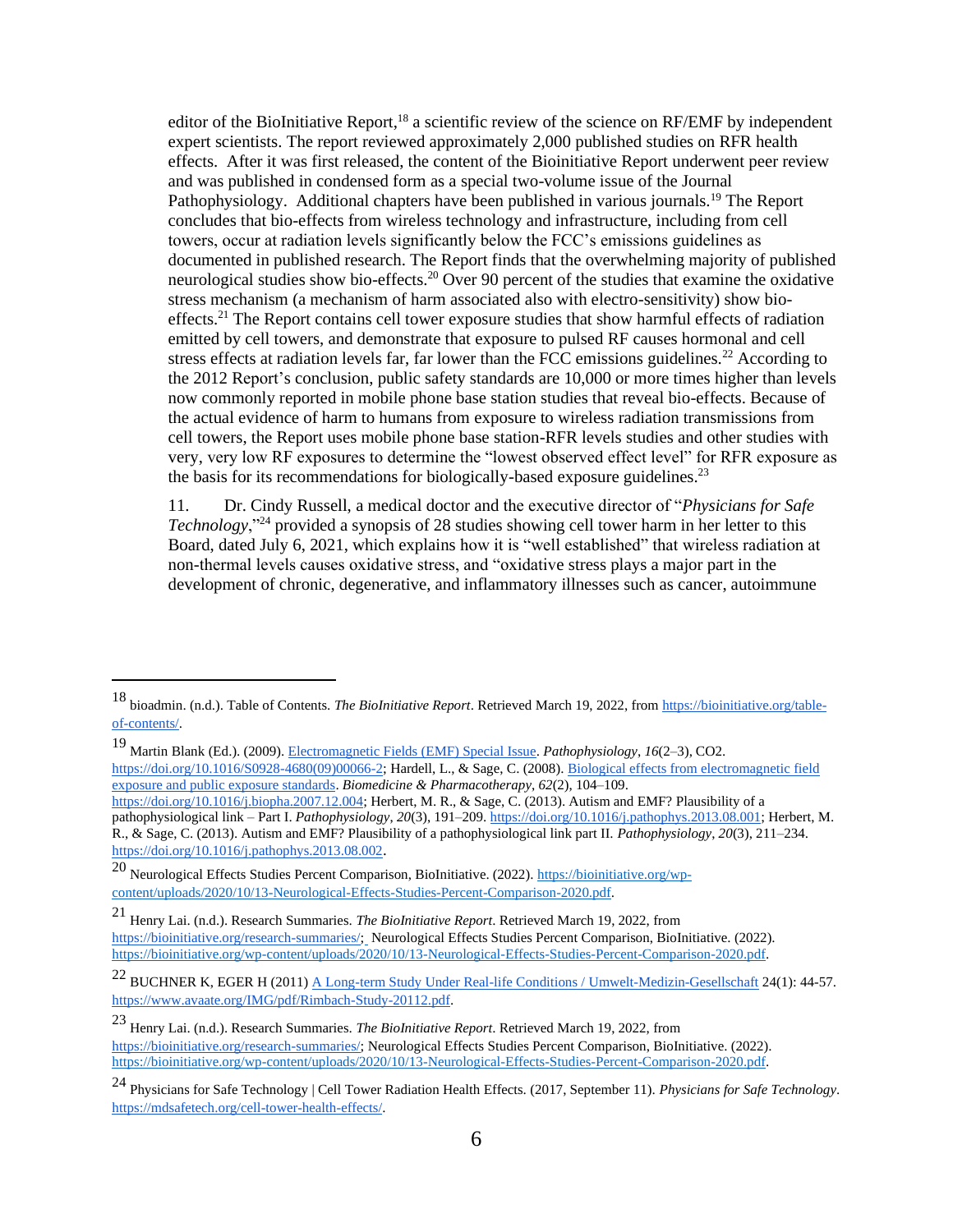disorders, aging, cataracts, rheumatoid arthritis, cardiovascular and neurodegenerative diseases, as well as some acute pathologies (trauma, stroke). Effects of oxidative stress are cumulative."<sup>25</sup>

12. Devra Davis PhD, MPH, the founder of the Environmental Health Trust, sent a scientific letter and briefing materials to this Board, documenting the published science indicating how FCC limits do not ensure safety to human health, and how legal levels of wireless radiation can damage the health of children, pregnant women, and the medically vulnerable. Studies of wireless radiation exposure from cell towers document neuropsychiatric problems, elevated diabetes, headaches, sleep problems, and genetic damage.<sup>26</sup> Attached to the letter were several published articles, including an article published in the journal Lancet Planetary Health, which presented an evaluation by the [Oceania Radiofrequency Scientific Advisory Association](http://www.orsaa.org/) of 2266 studies (including in-vitro and in-vivo studies in human, animal, and plant experimental systems and population studies). The evaluation found that most studies have demonstrated significant biological or health effects associated with exposure to anthropogenic electromagnetic fields.<sup>27</sup> Furthermore, a scientifically referenced Environmental Health Trust White Paper addressed common misconceptions around the health effects of wireless radiation.<sup>28</sup>

13. These and other studies and reports in the record before this Board show that wireless radiation transmitted from cell towers can have adverse effects even when the pulsed and modulated RF emissions are significantly lower than the FCC's emission guidelines. Compliance with FCC emission limits does not ensure safety nor protection from all harm. Published studies provided to the Board show negative health effects on human beings at legally allowed levels including: neurological effects and adverse effects on well-being, clear, measurable, physiological effects, hormonal changes, oxidative stress damage, negative effects on sperm, increased cancer risk, and DNA damage.<sup>29</sup>

14. Epidemiological studies demonstrate that exposure to wireless radiation emissions from cell towers causes symptoms similar to those suffered by Shacktown residents as a result of the operation of the Verizon Wireless 877 South Street wireless facility. The record includes a 2010 review of wireless radiation exposure from cell towers and numerous other studies which are relevant to chronic long-term exposure similar to that from cell towers. Effects documented in these studies include various neurological symptoms such as fatigue, sleep problems, headaches and other effects on "wellbeing" proportionate to the distance from the cell tower.<sup>30 31 32</sup> A

<sup>28</sup> [Myth Fact Scientific Response EHT 2022 .](https://ehtrust.org/myth-fact-5g-final-eht-2022-9/)

<sup>25</sup> Russell, C., (2021, July 6). [Cindy Russell MD to Pittsfield Board of Health. RE: Pittsfield testing of RFR emissions.](https://ehtrust.org/wp-content/uploads/Dr.-Cindy-Russel-to-City-of-Pittsfield-Board-of-Health-on-Cell-Tower-Radiation-July-6-2021-.pdf) [Letter].

<sup>26</sup> Scarato, T., (2021, May 27)[. Theodora Scarato to Gina Armstrong, City of Pittsfield Board of Health;](https://ehtrust.org/eht-to-pittsfield-may-2021/) Davis, D., et al., (2021, April 21)[. Dr. Devra Davis, et al., to the Honorable Joseph R. Biden, President/Science/Briefing.](https://ehtrust.org/wp-content/uploads/EHT-to-Pittsfield-May-2021.pdf) [Letters].

 $27$  Priyanka Bandara, David O Carpenter, [Planetary electromagnetic pollution: it is time to assess its impact,](https://www.sciencedirect.com/science/article/pii/S2542519618302213?via%3Dihub) The Lancet Planetary Health, Volume 2, Issue 12, 2018, Pages e512-e514,ISSN 2542-5196[, https://doi.org/10.1016/S2542-5196\(18\)30221-3.](https://doi.org/10.1016/S2542-5196(18)30221-3)

 $^{29}\!\mathrm{See}$  Appendices I and II.

<sup>30</sup> Abdel-Rassoul, G., El-Fateh, O. A., Salem, M. A., Michael, A., Farahat, F., El-Batanouny, M., & Salem, E. (2007). [Neurobehavioral effects among inhabitants around mobile phone base stations.](https://doi.org/10.1016/j.neuro.2006.07.012) *Neurotoxicology*, *28*(2), 434–44[0.](https://doi.org/10.1016/j.neuro.2006.07.012) [https://doi.org/10.1016/j.neuro.2006.07.012;](https://doi.org/10.1016/j.neuro.2006.07.012) Khurana, V., Hardell, L., Everaert, J., Bortkiewicz, A., Carlberg, M., & Ahonen, M. (2010)[. Epidemiological Evidence for a Health Risk from Mobile Phone Base Stations.](https://www.researchgate.net/publication/45387389_Epidemiological_Evidence_for_a_Health_Risk_from_Mobile_Phone_Base_Stations) *International Journal of Occupational and Environmental Health*, *16*, 263–26[7.](https://doi.org/10.1179/107735210799160192) [https://doi.org/10.1179/107735210799160192.](https://doi.org/10.1179/107735210799160192)

<sup>31</sup> Levitt, B. B., & Lai, H. (2010)[. Biological effects from exposure to electromagnetic radiation emitted by cell tower base](https://doi.org/10.1139/A10-018)  [stations and other antenna arrays.](https://doi.org/10.1139/A10-018) *Environmental Reviews*, *18*(NA), 369–39[5.](https://doi.org/10.1139/A10-018) [https://doi.org/10.1139/A10-018.](https://doi.org/10.1139/A10-018)

<sup>32</sup> [78 Studies Showing Health Effects from Cell Tower Radio Frequen](https://health.maryland.gov/phpa/OEHFP/EH/Shared%20Documents/CEHPAC/CEHPAC%20Dec%2013%20Comments%20Part%203.pdf)[cy;](https://health.maryland.gov/phpa/OEHFP/EH/Shared%20Documents/CEHPAC/CEHPAC%20Dec%2013%20Comments%20Part%203.pdf) Oberfeld, G., & Gustavs, K. (2007). *[Environmental Medicine Evaluation](https://wearetheevidence.org/wp-content/uploads/2022/02/Oberfeld.pdf#page=30)* [\(30\).](https://wearetheevidence.org/wp-content/uploads/2022/02/Oberfeld.pdf#page=30) 48.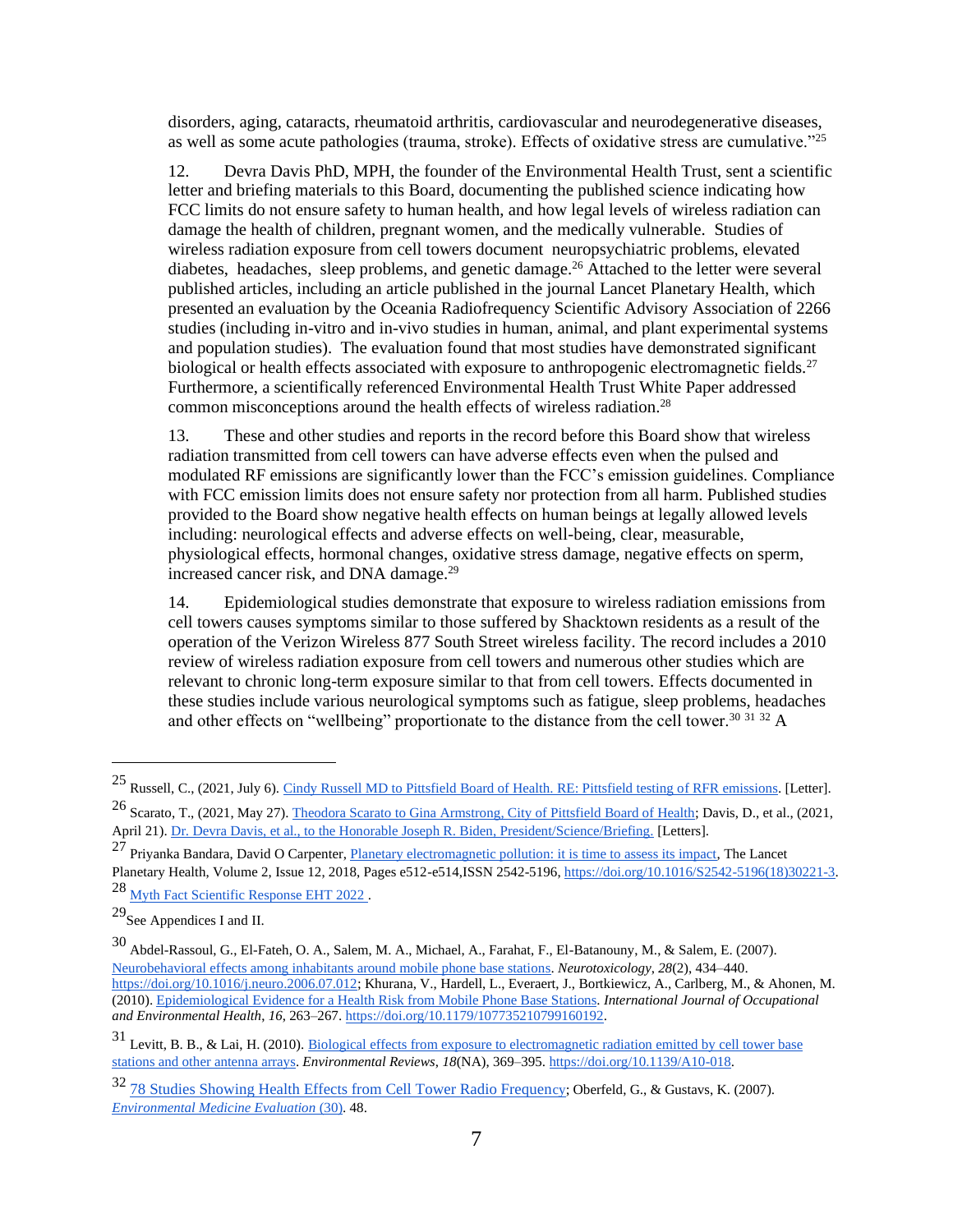telecom company study found exposure to cell towers causes a variety of neurological symptoms and a dose response. The study also found a causal relationship with sleep disturbance. When, unknown to the subjects, the company secretly turned off the antennas for three days, the sleep quality improved in all subject groups that were studied.<sup>33</sup>

15. Evidence of electrosensitivity and its association to pulsed and modulated RF exposure, as well as evidence of harm to human health and the environment from exposure to wireless radiation from cell towers was filed in the case of *Environmental Health Trust, et al., v. Federal Communications Commission (FCC)* in the U.S. Court of Appeals for the District of Columbia Circuit. The petitioners challenged the FCC's decision in 2019 not to review and update its 1996 guidelines for wireless radiation emissions, following a multi-year proceeding to examine the developing science on the health and environmental effects of exposure to wireless radiation. The FCC determined in 2019 that its 1996 guidelines did not need to be updated.<sup>34</sup> On appeal, the DC Circuit court reversed the FCC, ruling in August 2021 that the FCC's determination that there is no evidence of non-cancerous and environmental harm from RF emissions below the FCC 1996 emissions guidelines was arbitrary, capricious, and not evidence-based. The DC Circuit court ruled that the FCC failed to explain why, despite the substantial evidence of harm filed in the FCC record, the agency decided to not further review its 1996 guidelines for possible updating. The DC Circuit remanded the case back to the FCC, and ordered the FCC to "*address the impacts of RF radiation on children, the health implications of long-term exposure to RF radiation" as well as environmental effects, new technological developments and adequacy of RF test procedures.* However, as of today's date, the FCC has not provided any response to the court order. Thus, while the 1996 FCC wireless emissions guidelines remain in effect, they have not been updated in 26 years, and they have not been substantiated by an up-to-date scientific review by any federal regulatory agency. Evidence provided to this Board confirms that when it comes to cell tower network RF emissions, there is no federal regulatory agency with health expertise monitoring the published science, nor providing surveillance for health effects, nor measuring RF levels in the environment.<sup>35</sup> As is also documented in a letter from the Environmental Protection Agency (the "EPA") to Theodora Scarato of Environmental Health Trust, the EPA has not reviewed the research on biological effects of exposure to wireless radiation since 1984.<sup>36</sup> The FDA has not reviewed the safety of environmental RF levels. The FDA stated in a letter<sup>37</sup> to a family requesting information on the safety of base station antennas that: "The Food and Drug Administration (FDA) does not regulate cell towers or cell tower radiation. Therefore, the FDA has no studies or information on cell towers to provide in response to your questions." The lack of oversight for the health effects of cell tower network radiofrequency exposure is a serious gap in

<sup>33</sup> Cherry, N.J. (2002). [Evidence of neurological effects of electromagnetic radiation: implications for degenerative disease and](https://ecfsapi.fcc.gov/file/109282575321088/25-Attachment%2025-%20Dr%20Neil%20Cherry-Cell%20Sites-EMR%20%26%20Disease-2002.pdf#page=9)  brain tumour [from residential, occupational, cell site and cell phone exposures \(9\).](https://ecfsapi.fcc.gov/file/109282575321088/25-Attachment%2025-%20Dr%20Neil%20Cherry-Cell%20Sites-EMR%20%26%20Disease-2002.pdf#page=9)

<sup>34</sup> *[Environmental Health Trust, et al v. FCC](https://www.cadc.uscourts.gov/internet/opinions.nsf/FB976465BF00F8BD85258730004EFDF7/$file/20-1025-1910111.pdf)*[, 9 F.4th 893 \(D.C. Cir. 2021\).](https://www.cadc.uscourts.gov/internet/opinions.nsf/FB976465BF00F8BD85258730004EFDF7/$file/20-1025-1910111.pdf)

[https://www.cadc.uscourts.gov/internet/opinions.nsf/FB976465BF00F8BD85258730004EFDF7/\\$file/20-1025-1910111.pdf.](https://www.cadc.uscourts.gov/internet/opinions.nsf/FB976465BF00F8BD85258730004EFDF7/$file/20-1025-1910111.pdf)

<sup>35</sup> [Myth Fact Scientific Response by Environmental Health Trust 2022](https://ehtrust.org/myth-fact-5g-final-eht-2022-9/), [Theodora Scarato to Gina Armstrong, City of](https://ehtrust.org/myth-fact-5g-final-eht-2022-9/) 

<sup>36</sup> Pittsfield Board of Health; Davis, D., et al., (2021,

April 21). EPA letter is page 24 o[f Dr. Devra Davis, et al., to the Honorable Joseph R. Biden, President/Science/Briefing.](https://ehtrust.org/wp-content/uploads/EHT-to-Pittsfield-May-2021.pdf) [Letters].

<sup>&</sup>lt;sup>37</sup> Theodora Scarato presentation of the FDA letter in a video presentation submitted to Pittsfield Board of Health, Pittsfield MA Expert Forum on Cell Tower Cease-and-Desist Order, at minute 54:24, and also in Myth Fact Scientific [Response EHT 2022 ,](https://ehtrust.org/myth-fact-5g-final-eht-2022-9/) under section "Myth: The Food And Drug Administration (FDA) has reviewed the science on 5G and cell towers and determined the radiation is safe and FCC limits protect public health."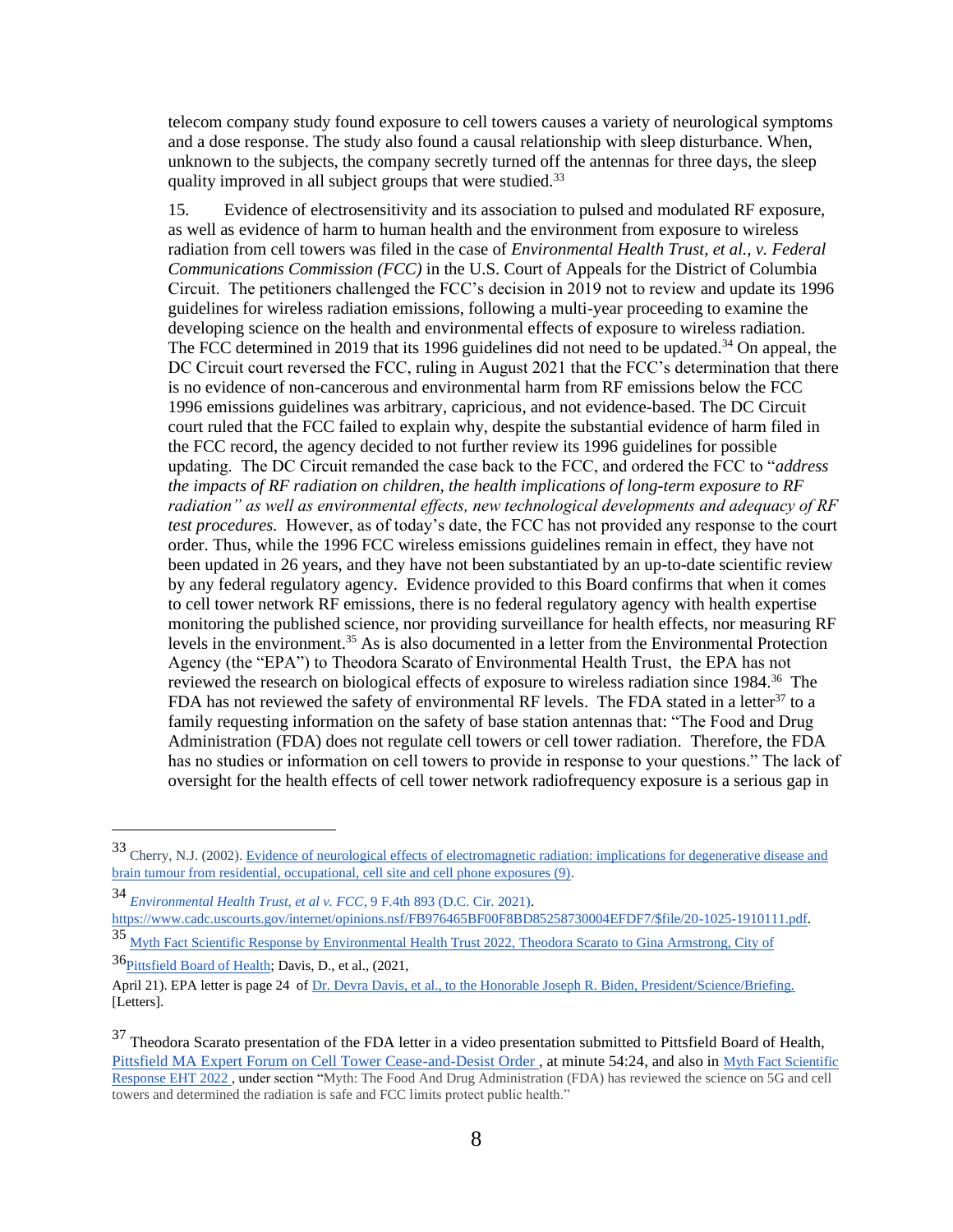federal accountability, especially when research documenting harmful effects continues to be published in respected journals.

16. In November 2021, scientific and policy experts, including Dr. Linda Birnbaum, former Head of the National Institute of Environmental Health Sciences and National Toxicology Program, Dr. Ronald Melnick, National Institute of Health scientist (now retired), Dr. Anthony Miller, Dr. Jerome A. Paulson, Devra Davis, PhD, and several others, sent new requests to the FCC calling for a full examination of the latest scientific evidence in order for the U.S. to develop regulatory safety limits that protect the public and environment from wireless radiation exposure. Included in their filing are over 1,000 pages of reports and studies on demonstrating harm to humans from exposure to RF radiation, including electrohypersensitivity, and harm to humans from exposure to RF radiation from cell towers specifically. The Environmental Health Trust filing to the FCC docket also includes letters from the BioInitiative Report, Environmental Working Group, Consumers for Safe Cell Phones, Phonegate Alerte, and Dr. Kent Chamberlin.<sup>38</sup>

17. The questions raised by the DC Circuit Court and the compelling scientific evidence submitted to this Board allows only one conclusion: pulsed and modulated RFR can and does cause harm, and at least a certain segment of the population can be severely harmed when exposed to this wireless radiation, especially for continuous periods of time. Exposure to wireless radiation can lead to significant temporary and possibly permanent injury, and according to the evidence, it seems that the most effective method to reduce the symptoms and mitigate the harm is through exposure avoidance.

18. This Board also finds that the information and testimony provided by Verizon Wireless do not convince this Board otherwise. In particular, this Board invited Verizon Wireless to meet by Zoom in September 2021 with Board Member Brad Gordon, then-Director of Public Health Gina Armstrong, and then-Senior Sanitarian (now current Director of Public Health) Andy Cambi to discuss the concerns of the City of Pittsfield Health Department, this Board, and residents of the City of Pittsfield about the wireless radiation emissions from the Verizon Wireless 877 South Street wireless facility ever since that facility was activated in August 2020. These concerns arose from the complaints reported by numerous residents of the adjacent residential neighborhood of negative health symptoms these residents and their relatives had been and were continuing to suffer from what they believed to be exposure to the continuous wireless radiation being transmitted from that Verizon Wireless facility. On September 9, 2021, Verizon Wireless appeared at the Board of Health Zoom session, represented by Verizon General Counsel New England Market, attorney Joshua E. Swift, Verizon Wireless Network Engineer, Jay Latorre, Verizon Wireless State and Government Affairs Director, Ellen Cummings, and Dr. Eric S. Swanson, Professor, Department of Physics and Astronomy, University of Pittsburgh. Professor Swanson was the primary spokesperson for Verizon Wireless at this meeting.

19. Professor Swanson presented prepared remarks, accompanied by a Powerpoint slide presentation. The Board did not place any time limits on Professor Swanson's presentation, and Ms. Armstrong and Mr. Gordon asked Professor Swanson many questions following his remarks. Professor Swanson's main points included: (a) electromagnetic radiation is the best understood phenomenon in the universe; it is not nuclear radiation; (b) electromagnetic waves form the

<sup>38</sup> [Reassessment of Federal Communications Commission Radiofrequency Exposure Limits and Policies,](https://ecfsapi.fcc.gov/file/11302824721650/Remand%20Filing%20-%20Nov%2030th.pdf) (2021). ET Docket No. 13-84, [https://ecfsapi.fcc.gov/file/11302824721650/Remand%20Filing%20-%20Nov%2030th.pdf;](https://ecfsapi.fcc.gov/file/11302824721650/Remand%20Filing%20-%20Nov%2030th.pdf) Linda S. Birnbaum, PhD, et al. (2021, November 24). *FCC Record Refresh Letter from Scientists to The Honorable Jessica Rosenworcel, Commissioner, Acting Chairwoman, Federal Communications Commission*. [https://ehtrust.org/wp-content/uploads/FCC-Record-Refresh-Letter](https://ehtrust.org/wp-content/uploads/FCC-Record-Refresh-Letter-from-ScientistsWireless-Radiation.pdf)[from-ScientistsWireless-Radiation.pdf;](https://ehtrust.org/wp-content/uploads/FCC-Record-Refresh-Letter-from-ScientistsWireless-Radiation.pdf) [Scientific and Policy Developments in Radiofrequency Radiation](https://ehtrust.org/wp-content/uploads/New-Scientific-Developments-in-RFR-FCC-EHT-Remand-with-Studies-2.pdf) (2019 - 2021), [https://ehtrust.org/wp-content/uploads/New-Scientific-Developments-in-RFR-FCC-EHT-Remand-with-Studies-2.pdf;](https://ehtrust.org/wp-content/uploads/New-Scientific-Developments-in-RFR-FCC-EHT-Remand-with-Studies-2.pdf) [Environmental Working Group,](https://ehtrust.org/wp-content/uploads/EWG-letter-to-the-FCC_Nov19_2021.pdf) [The Bioinitiative Report,](https://ehtrust.org/wp-content/uploads/BIWG-to-FCC-Request-For-Remand-.pdf) [Consumers for Safe Cell Phones,](https://ehtrust.org/wp-content/uploads/CSCP-submission-to-FCC-Cindy-Franklin-.docx.pdf) [New Hampshire State Commission](https://ehtrust.org/wp-content/uploads/Kent-Chamberlin-FCC-Letter-2-Nov-2021-1.pdf)  [on 5G.](https://ehtrust.org/wp-content/uploads/Kent-Chamberlin-FCC-Letter-2-Nov-2021-1.pdf)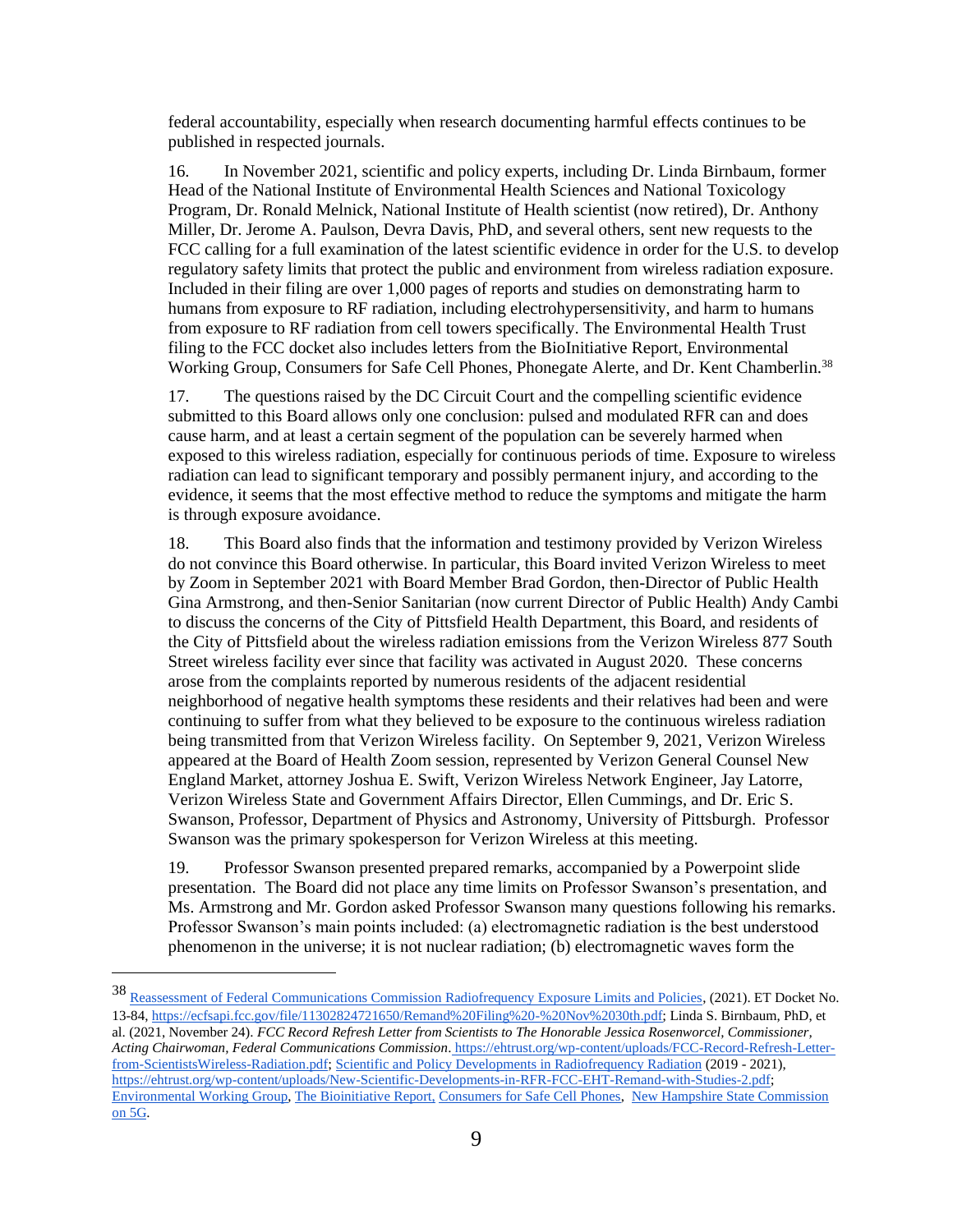spectrum; (c) some radiation is ionizing which can sometimes cause cancer; (d) electromagnetic waves below the ionization threshold cannot cause cancer; (e) only wavelengths above visible light on the spectrum are ionizing; (f) wavelengths in the visible light portion of the spectrum are non-ionizing, and cannot cause cancer; (g) wavelengths below visible light on the spectrum, including thermal, microwave, 5G, 4G, and radio, are non-ionizing, and cannot cause cancer; (h) the only verified biological effect on tissue of non-ionizing radiation is heating; (i) the FCC regulates RFR to limit thermal effects, and FCC limits are very strict, set at 1/50 of the level of what is detectable in animal experiments; (j) the FCC limits are based on the evaluation of thousands of studies and the recommendations of expert organizations and agencies; (k) various international regulatory agencies and health organizations have concluded that there is no established evidence for health effects from radio waves used in mobile communications; (l) the FCC regularly updates its rules; (m) the consensus view of all scientists is that wireless radiation does not and cannot cause cancer; all studies to the contrary are from fringe scientists and those studies all show confirmation bias.

20. Following Professor Swanson's remarks, Ms. Armstrong acknowledged, without accepting, his contention that exposure to wireless radiation cannot cause cancer. But she pointed out that the immediate medical symptom residents of the Shacktown neighborhood adjacent to the Verizon Wireless 877 South Street wireless facility were complaining about were not cancer or thermal effects, but rather, headaches, tinnitus, and other conditions typical of electrohypersensitivity. Ms. Armstrong asked Professor Swanson to explain how to deal with those symptoms. Professor Swanson responded by insisting that the only verifiable biological effect of non-ionizing wireless radiation is heat, and the FCC so strictly regulates those emissions levels that heat cannot pose a problem from that Verizon Wireless cell tower. Professor Swanson acknowledged that certain people truly believe that they are hypersensitive to wireless radiation. But Professor Swanson suggested that those persons have psychological issues, and they should be dealt with sympathetically. Professor Swanson maintains that transmission of wireless radiation from Verizon's cell tower cannot actually cause those persons any injury because the immutable laws of physics make that impossible.

21. This Board has reviewed Professor Swanson's presentation and discussion and finds Professor Swanson's conclusions, several of which are strident and absolute, to lack credibility. A major problem with Professor Swanson is that he speaks as a purported expert about matters of human health and disease and medical and scientific studies about the health effects of exposure to wireless radiation, but he lacks any academic or professional qualifications in those fields. Professor Swanson is a professor of theoretical physics.<sup>39</sup> Professor Swanson's research interests focus on esoteric topics in nuclear physics, cosmology, and hadronic physics, especially in learning how "quarks" and "gluons" build the universe. All 124 of Professor Swanson's published scientific studies are limited to these subject areas.<sup>40</sup> Professor Swanson is not a medical doctor. Professor Swanson has no professional training or qualifications in medicine, medical research, biology, environmental studies, public health, epidemiology, or toxicology, and his professional credentials show no such expertise. *See* fn. 39. Yet Professor Swanson rejects the more than 2,000 peer-reviewed scientific studies showing that wireless radiation may or does negatively impact human health as outliers by "fringe" scientists who may be "conspiracy theorists" with an axe to grind, and asserts that their studies all show "confirmation bias." Professor Swanson asserts unequivocally that "the scientific consensus" is that wireless radiation cannot cause human harm. This Board finds that Professor Swanson lacks the qualifications and

<sup>39</sup> [https://www.physicsandastronomy.pitt.edu/people/eric-s-swanson.](https://www.physicsandastronomy.pitt.edu/people/eric-s-swanson)

<sup>40</sup> [https://inspirehep.net/literature?sort=mostrecent&size=100&page=2&q=fin%20a%20swanson%2C%20e%20s.](https://inspirehep.net/literature?sort=mostrecent&size=100&page=2&q=fin%20a%20swanson%2C%20e%20s)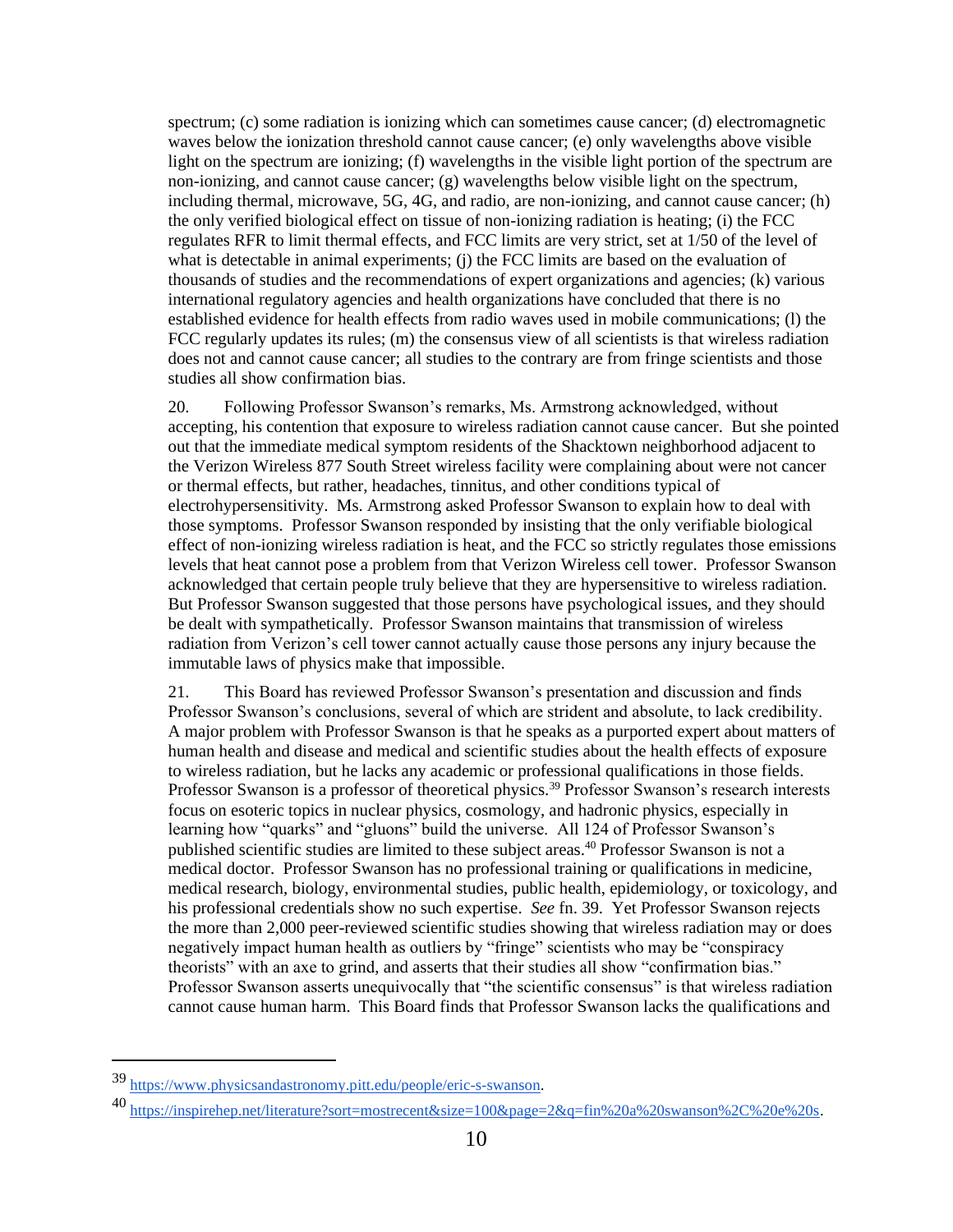the expertise to make such sweeping statements, and his credibility as a witness is severely undermined thereby.

22. Further undermining Professor Swanson's credibility is his appearance before this Board as a paid expert on behalf of Verizon Wireless, retained through his consulting business, Swanson Scientific Consulting.<sup>41</sup> On Professor Swanson's private consulting business website, he lists on the "Past Clients" tab, "Pittsfield, MA," one of his 20 listed "Scientific Presentations and Depositions to Cities." Professor Swanson also lists presentations to 5 State Senate Committees, the New York State Senators, the New Jersey Urban Mayors Association, and the Center for Growth and Opportunity. He names Verizon and Crown Castle Development (a major cell tower operator) as clients, as well as CTIA, the U.S. wireless industry's trade and lobbying association. *See* fn. 41. This Board, in assessing Professor Swanson's credibility, takes notice that he works as a paid industry consultant when making presentations such as the one he made to this Board regarding matters outside of his academic research and professional qualifications. In contrast, the experts who presented to this Board and spoke about the hazards to human health posed by wireless radiation from cell towers all had particular professional qualifications in the subject matter; none of these experts has received any compensation for their appearances before this Board, and all are independent academic researchers, with no affiliation to Verizon Wireless and the telecommunications industry. These facts enhance the credibility of these experts, especially vis-a-vis Professor Swanson.

23. Verizon Wireless also submitted to this Board documents which consist primarily of selfpromotional brochures or industry-funded advocacy pieces rather than peer-reviewed scientific studies. These materials generally deny *any* prospect of harm, but do not meaningfully address the scientific evidence in the record or counteract the fact that the majority of independent (not industry-funded) studies, especially studies that use pulsed and/or modulated signals, do show harm.<sup>42</sup> Verizon Wireless did not present government regulatory agency reports or systematic scientific or medical reviews of cell tower wireless radiation exposure studies (or studies of comparable levels of chronic environmental exposures) which conclude that safety to human health is assured. Furthermore, Verizon Wireless cannot and does not adequately rebut the personal testimonies provided by the residents of the neighborhood ("Shacktown") in the City of Pittsfield adjacent to the Verizon Wireless 877 South Street wireless facility at the several public hearings before the Health Board of the actual harms they have suffered and are suffering from the operation of this wireless facility. Simply stated, the position of Verizon Wireless is that what is plainly happening in Pittsfield cannot occur. That position has been stated most clearly by Professor Swanson during his September 9, 2021 presentation to this Board. But this Board finds that, in fact, Shacktown residents have suffered, and are continuing to suffer, negative health effects from the continuous operation of the Verizon Wireless 877 South Street wireless facility since it was activated in August 2020.

24. The evidence shows that involuntary wireless radiation exposure directed upon Shacktown residents in their homes has effectively evicted several residents injured by pulsed and modulated RFR; they have no choice but to leave. Pulsed and modulated RFR from the Verizon Wireless 877 South Street wireless facility has rendered their homes uninhabitable – unfit for human habitation – because the continued exposure causes them severe pain, unable to function, and endangers and materially impairs their health and safety.

<sup>41</sup> [https://swansonscientific.com/.](https://swansonscientific.com/)

<sup>42</sup> Panagopoulos, D. J., Johansson, O., & Carlo, G. L. (2015)[. Real versus Simulated Mobile Phone Exposures in Experimental](https://pubmed.ncbi.nlm.nih.gov/26346766/)  [Studies.](https://pubmed.ncbi.nlm.nih.gov/26346766/) *BioMed Research International*, *2015*, 60705[3.](https://doi.org/10.1155/2015/607053) [https://doi.org/10.1155/2015/607053.](https://doi.org/10.1155/2015/607053)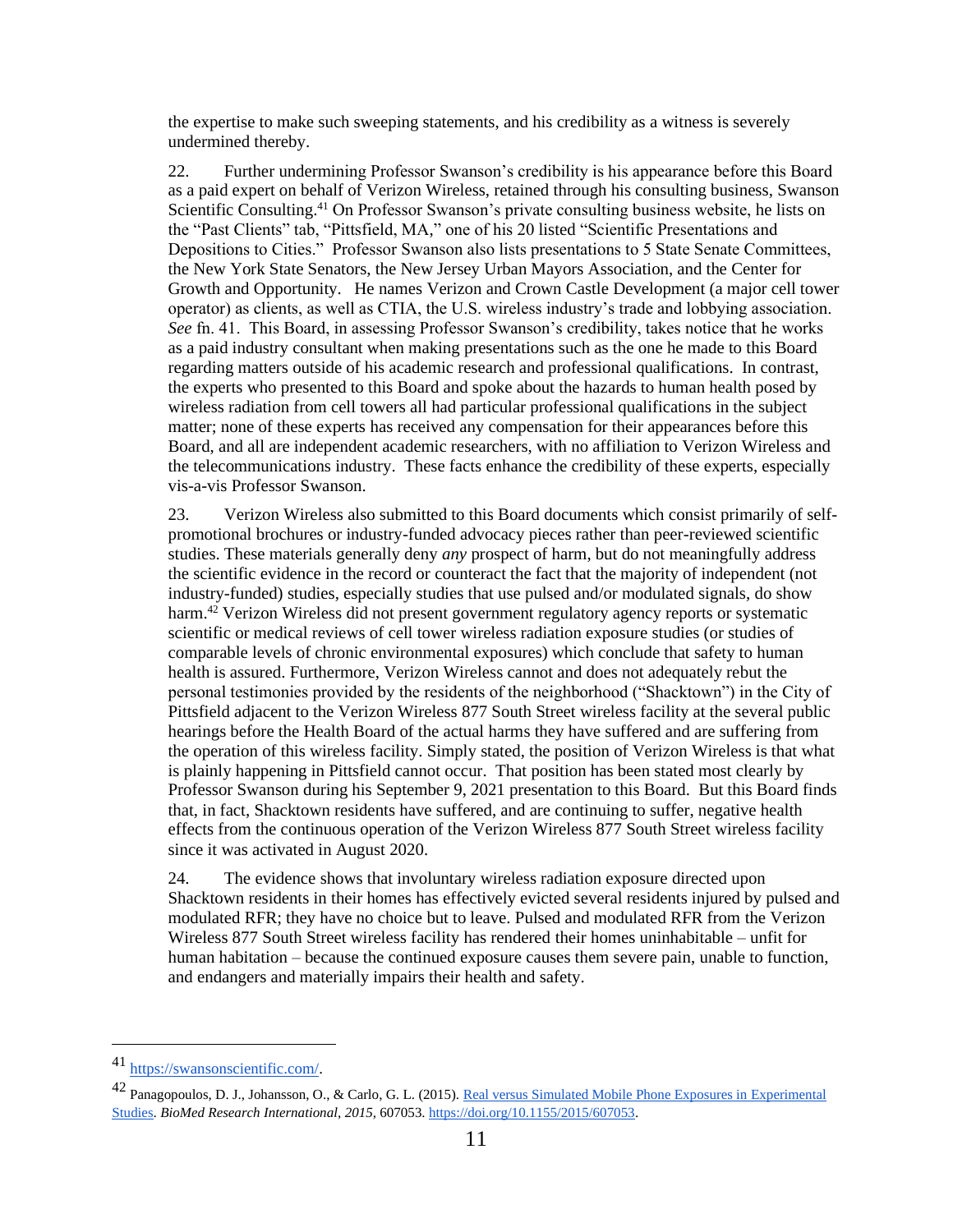**Whereas**, this Board has received direct testimony and written submissions from specific individuals that reside, or previously resided, within the reach of the wireless facility in issue. These residents state that they and/or other family members (including their children) have developed symptoms shortly after the facility was activated.<sup>43</sup> Many of the residents have testified on multiple occasions, which indicates the symptoms are persisting. It appears, based on the evidence, that there is a cluster of illness around the Verizon Wireless 877 South Street wireless facility that is caused by the facility's operation. Since no comprehensive survey has been conducted of all neighborhood residents, there may be additional affected residents.

**Whereas**, the symptoms reported by affected neighborhood residents are mainly neurological; they include headaches, ringing in the ears, dizziness, heart palpitations, nausea, and skin rashes. As the evidence that was provided to this Board shows, these symptoms are consistent with the scientific literature regarding adverse health effects from exposure to pulsed and modulated RF, including evidence specific to cellular antennas.

**Whereas**, this Board has received evidence from at least seventeen residents who have suffered on-going medical symptoms that arose for the first time after the Verizon Wireless 877 South Street wireless facility was activated in August 2020 and who believe their symptoms are caused by their continuous exposure to the wireless radiation being transmitted from that wireless facility. This Board finds their letters and oral testimonies to be authentic, compelling, and credible. As a result of their nowimpaired health, some of these residents have decided to leave their homes, while others split their time between their homes in Shacktown and other temporary locations. This indicates that some affected Shacktown residents have been constructively evicted from their homes because of the operation of the wireless facility, and have been effectively rendered homeless. According to the evidence in the record, these symptoms are consistent with a diagnosis of electromagnetic sensitivity.

**Whereas**, this Board has received and reviewed, *inter alia*, the following evidence from specific Shacktown residents who have been and are being injured by the continued operation of the Verizon Wireless 877 South Street wireless facility:

1. REDACTED a pre-school teacher, has testified that she and both of her daughters developed various symptoms immediately after the facility went into operation. Ms. REDACTED has provided a physician's medical diagnosis by Dr. Sharon Goldberg, MD, an internal and environmental medicine physician. This diagnosis has linked REDACTED symptoms directly to the RF/EMF emitted by the facility by way of causation. REDACTED diagnosis letter indicates her symptoms improve when she is away from home, but resume when she returns and is again exposed again to the facility's radiation.

2. REDACTED s minor daughter, testified that after the facility went into operation, she and her sister both started getting headaches. They feel dizzy and develop sleeping problems. Her sister also suffered itchiness and developed skin rashes, frequent nausea, and often has to sleep with a bucket next to her bed in case she needs to throw up. Both girls have missed school because of sickness caused by wireless radiation exposure from the cell tower. REDACTED explained that when she is away from home (and out of range of the facility) she feels better.

3. REDACTED reported that following the facility's activation they began to suffer nausea, headaches, and dizziness. They are especially concerned for their five year old son who has Sensory Processing Disorder, a neurological disease. Since he has limited verbal skills, they do not know whether he too suffers from exposure to the wireless radiation transmitted from the cell tower. They are concerned that the exposure to the cell tower's emissions will aggravate

<sup>43</sup> See Appendix V: Public Comment Testimony to Board of Health.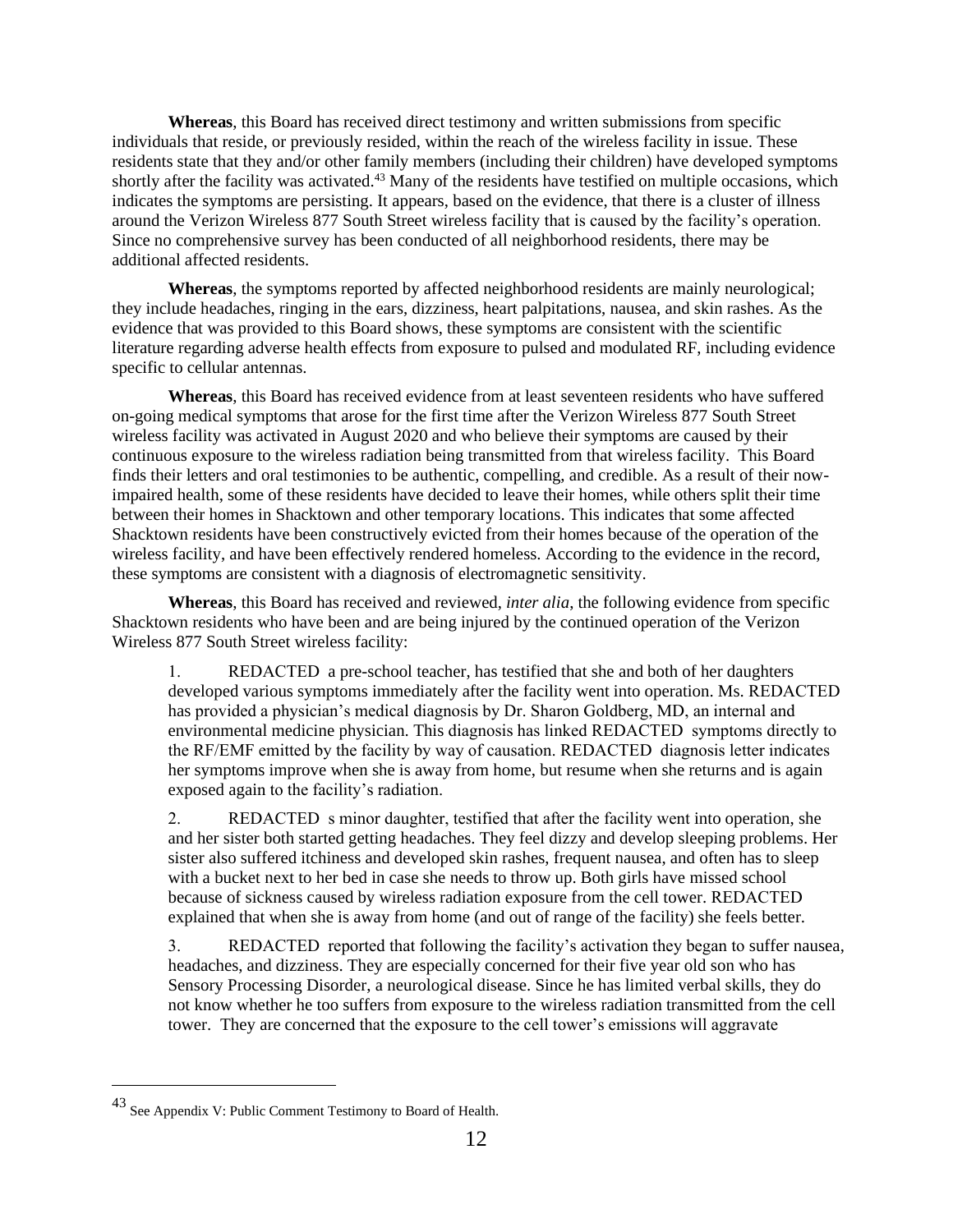his condition. The literature indicates that it is not unusual for individuals to have or develop sensitivity to multiple toxins, and this can become an escalating feedback loop.

4. REDACTED and their two children all developed headaches and insomnia after the facility became operational. They left their home because it is essentially uninhabitable and inaccessible to them.

5. REDACTED , an elderly resident, testified that both he and his wife have been unable to sleep since the tower was activated and that his wife has been especially affected.

6. REDACTED reported that they have been severely affected. He is nauseous and has headaches in the morning and again as soon as he returns from work.

7. REDACTED testified that she and her husband developed tinnitus and other serious health issues following the facility's activation. They are suffering from headaches and sleeplessness. They are deciding whether they must abandon their home because it is inaccessible and uninhabitable.

8. REDACTED testified that he developed ringing in the ears and that his wife Luci has developed horrible headaches and migraines. He stated that he sent his wife and their three year old daughter REDACTED away from the house because they believe it is unsafe and therefore uninhabitable. They are concerned for their daughter as she also has limited verbal skills and therefore they don't know if she suffers.

**Whereas**, this evidence clearly demonstrates to this Board that specific Shacktown residents in the vicinity of the facility have suffered and are suffering injuries and illnesses directly caused by the pulsed and modulated RFR emitted by the facility in issue, and for so long as the facility is in operation it will continue to be injurious to the public health and continue to drive residents from their homes.

**Whereas**, the FCC's emissions guidelines provide limits for general population purposes. These guidelines were designed to measure and address primarily only "thermal" or heating related effects. The guidelines for whole body exposure (such as for exposure from cell towers) are for 30 minutes exposure, and protect only from thermal injury. They were not developed to protect sensitive populations against all harms. They ignore the effects of pulsation and modulation and non-thermal effects from long-term chronic exposure, cumulative effects, and effects of exposure to numerous sources of RF exposure.

**Whereas**, the FCC emissions guidelines do not address the demonstrated scientific, medical, and even legally-established fact that these general population limits do not adequately recognize that pulsed and modulated RF radiation emissions are "bioactive" – living things biologically respond to pulsed and modulated RF radiation, and this response can lead to harmful effects. More importantly, these guidelines entirely fail to address or provide for the situation where, at least, certain individuals develop adverse reactions such as those who experience electromagnetic sensitivity.

**Whereas**, this Board concludes that the FCC emissions guidelines do not prevent this Board, operating under State authority, from taking action to protect the health and safety of those specific individuals who have demonstrated that a continuously operating cell tower built adjacent to a densely populated residential neighborhood is injuring their health on a continuing basis, as well as the health of other neighborhood residents. The FCC has ruled that state and local zoning authorities can condition a land use permit on compliance with generally applicable state or local health and safety codes.<sup>44</sup> Verizon

<sup>44</sup> *Broadband Deployment: Expanding the Reach and Reducing the Cost of Broadband Deployment by Improving Policies Regarding Public Rights of Way and Wireless Facilities Siting; 2012 Biennial Review of Telecommunications Regulations*, 29 FCC Rcd 12865, 122951, ¶202 (Oct. 17, 2014): ("We therefore conclude that States and localities may require a covered request to comply with generally applicable building, structural, electrical, and safety codes or with other laws codifying objective standards reasonably related to health and safety, and that they may condition approval on such compliance.").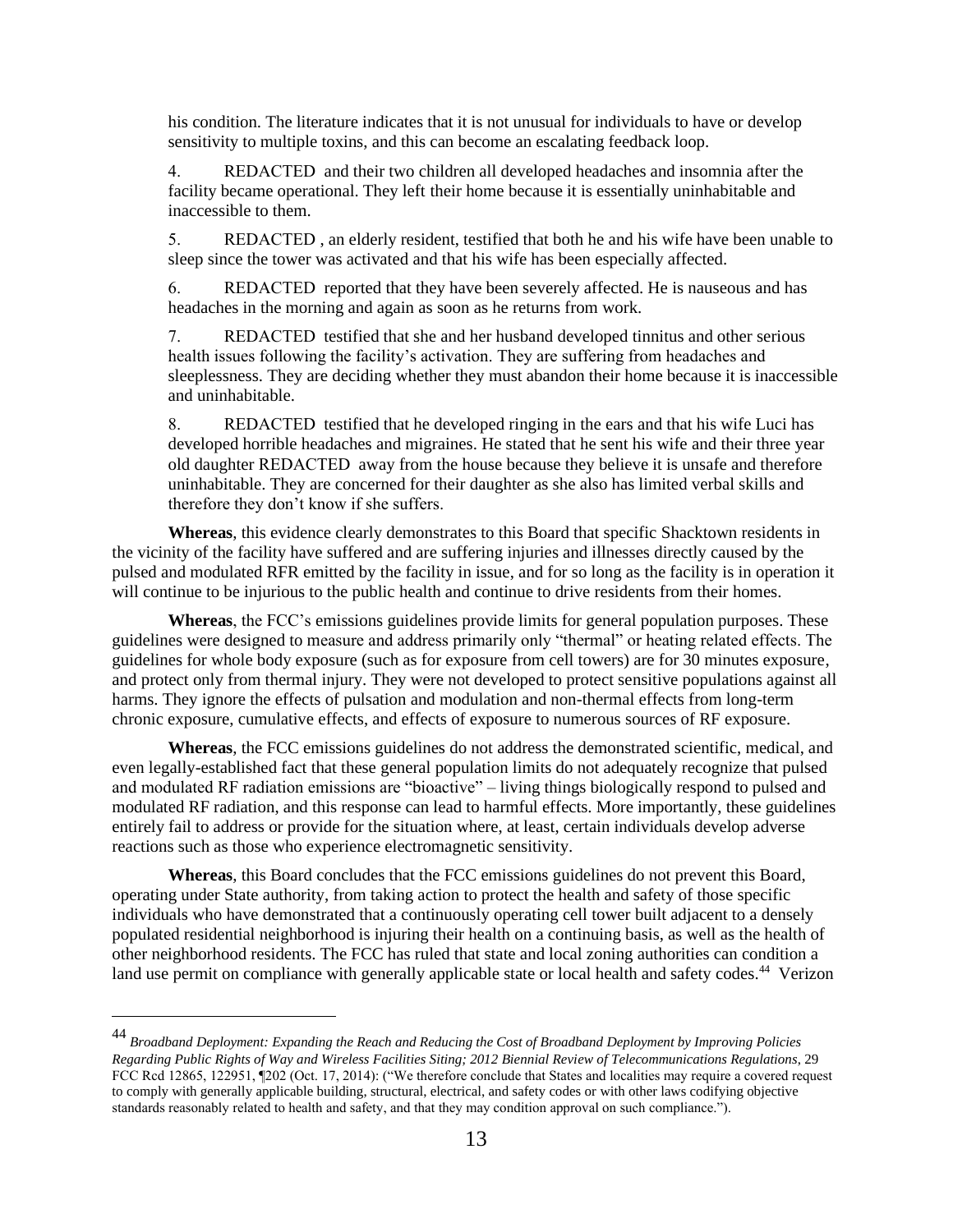Wireless' permit for this facility does precisely that. Verizon Wireless' permit expressly requires compliance with the Massachusetts Sanitary Code and Pittsfield's health-related rules, regulations and requirements. By this Order, this Board finds the Verizon Wireless 877 South Street wireless facility to be in violation, and this Board requires Verizon Wireless and the property owner to bring their facility and the premises into compliance with Massachusetts' and Pittsfield's generally applicable health and safety codes, just as FCC precedent and the permit expressly allow.

# **Now, therefore, the Pittsfield Board of Health hereby FINDS AND ORDERS as follows:**

1. The Verizon Wireless 877 South Street wireless facility operated by Verizon Wireless is a public nuisance, a cause of sickness, and a trade which may result in a nuisance or be dangerous to the public health for purposes of G.L. ch. 111 ss 122-125, 127B, 127C, 143-150 and 152.

2. The premises owner, Farley White South Street LLC, is also responsible for all activities on its premises and within its direction and control.

3. The Verizon Wireless 877 South Street wireless facility operated on the premises creates an access barrier that directly causes harm to certain individuals, and renders dwellings Unfit for Human Habitation or constitutes a Condition Which May Endanger or Materially Impair the Health or Safety and Well-Being of an Occupant as defined in State Sanitary Code 410.020 and 410.750(P).

4. The Verizon Wireless 877 South Street wireless facility operated on the premises creates conditions that impact occupants of a dwelling to the point that it renders a dwelling unfit for habitation for purposes of Sanitary Code 410.831.

5. Verizon Wireless and Farley White South Street LLC are jointly and severally responsible for these unsafe conditions.

6. This Order shall be served on Verizon Wireless, through its authorized agents, and on Farley White South Street LLC, through its authorized agents, the persons responsible for the violations as provided by *inter alia*, G.L. ch. 111 ss 124, 127B, 127D, 144, and State Sanitary Code for 410.833, 410.850, and 410.851.

7. Verizon Wireless and Farley White South Street LLC are hereby ORDERED to show cause why the Board of Health should not issue an order requiring cessation of operations at the facility pursuant to the Board of Health's statutory and historical police power to protect its citizens from injury and harm.

8. Verizon Wireless and Farley White South Street LLC shall have SEVEN (7) DAYS from the date of this order to request a hearing on this Order to Show Cause. The Board of Health will promptly schedule such hearing in accordance with the provisions of G.L. ch. 111 and the State Sanitary Code, and provide public notice thereof.

9. In the event Verizon Wireless and Farley White South Street LLC do not timely request a hearing, this Order shall become and constitute a notice of discontinuance requiring that Verizon Wireless and Farley White South Street LLC abate and eliminate all activities and operations leading to the present and ongoing nuisance and violations of the State Sanitary Code at their own expense within SEVEN (7) DAYS of the expiration of the deadline to request a hearing.

10. Verizon Wireless and Farley White South Street LLC shall have the right to inspect and obtain copies of all relevant inspection or investigation reports, orders, notices, and other documentary information in the possession of the Board of Health; the right to be represented at the hearing.

11. Any affected party has a right to appear at said hearing and present evidence and argument in favor of or against discontinuance.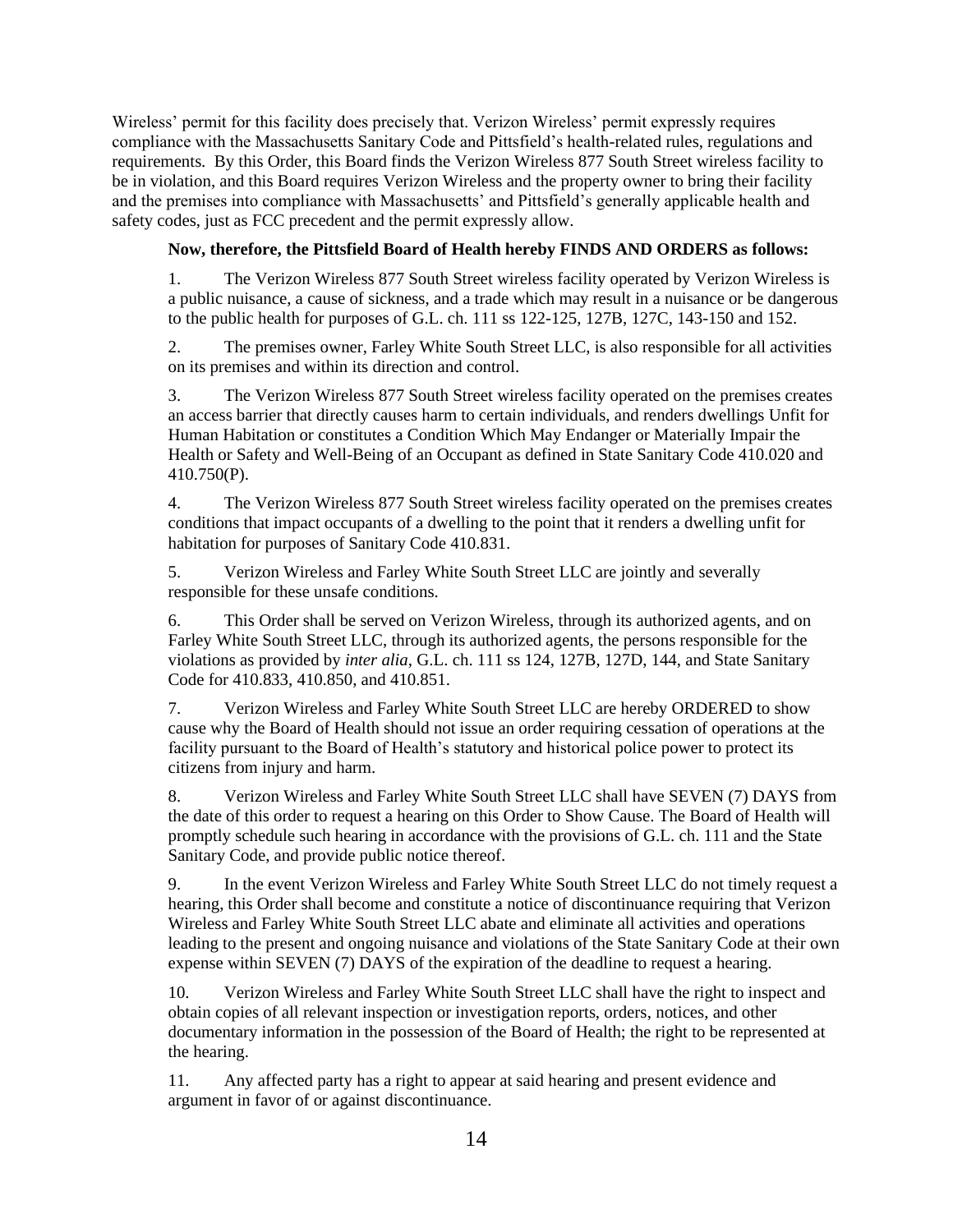12. This is an important legal document. It may affect your rights.

The Health Board reserves the right to take such other and further action as it deems necessary to ensure that all injurious activities and conditions end, including directly acting to remove the offending facilities at the expense of Verizon Wireless and Farley White South Street LLC and or appointment of a receiver responsible for accomplishing the same.

This Order shall take effect upon issuance.

# **Appendix I: Letters and Testimony from Experts**

# *All links provided by reference*

Russell, C., (2021, April 6). *[Cindy Russell MD to Council Members in the City of Pittsfield. Re: 3/21/21 Agenda](https://ehtrust.org/wp-content/uploads/Dr.-Cindy-Russell-to-City-of-Pittsfield-Public-Health-April-4-2021.pdf)  [Item #15 to encourage the Pittsfield, Massachusetts Health Department to investigate the health effects reported in](https://ehtrust.org/wp-content/uploads/Dr.-Cindy-Russell-to-City-of-Pittsfield-Public-Health-April-4-2021.pdf)  [the vicinity of the Verizon 877 South Street Cell tower](https://ehtrust.org/wp-content/uploads/Dr.-Cindy-Russell-to-City-of-Pittsfield-Public-Health-April-4-2021.pdf)*. [Letter][.](https://ehtrust.org/wp-content/uploads/Dr.-Cindy-Russell-to-City-of-Pittsfield-Public-Health-April-4-2021.pdf)

Russell, C., (2021, July 6). *[Cindy Russell MD to Pittsfield Board of Health. RE: Pittsfield testing of RFR emissions.](https://ehtrust.org/wp-content/uploads/Dr.-Cindy-Russel-to-City-of-Pittsfield-Board-of-Health-on-Cell-Tower-Radiation-July-6-2021-.pdf)*  [Letter].

Carpenter, D.O., (2020, October 8). [Dr. David Carpenter to Mayor of the City of Pittsfield MA and Board of Health](https://ehtrust.org/wp-content/uploads/David-Carpenter-to-Pittsfield.pdf)  [on Cell Tower Radiation \[](https://ehtrust.org/wp-content/uploads/David-Carpenter-to-Pittsfield.pdf)Letter].

Kulberg, A.G., (2021, August 31). [Dr. Kulberg Chair of Pittsfield Board of Health to the Joint Committee on](https://ehtrust.org/wp-content/uploads/Dr.-Kulberg-Board-of-Health-Letter-of-Support.pdf)  [Consumer Protection RE: Senate Bill S.186 and in Support of MA Commission on Wireless Radiation.](https://ehtrust.org/wp-content/uploads/Dr.-Kulberg-Board-of-Health-Letter-of-Support.pdf) [Letter].

Havas, M., (2021, July 6). [Dr. Magda Havas to Gina Armstrong, Director of Public Health, Pittsfield Health](https://ehtrust.org/wp-content/uploads/Havas-response-to-Pittsfiled-Board-of-Health-Vcomm-Report-July-2021.pdf)  [Department, City of Pittsfield MA on Cell Tower Radiation Measurements and the Lack of Protections by the FCC.](https://ehtrust.org/wp-content/uploads/Havas-response-to-Pittsfiled-Board-of-Health-Vcomm-Report-July-2021.pdf) [Letter][. Slide Presentation for BOH Forum.](https://ehtrust.org/wp-content/uploads/Havas-slides-Pittsflied-cell-tower-Feb-2022.pdf)

Heroux, Paul., (2021, July 7[\) Paul Héroux, PhD, McGill University Medicine Comments on RF EMISSION](https://ehtrust.org/wp-content/uploads/Paul-Heroux-PhD-Letter-on-RF-Limits-2021-07-01.pdf)  [STUDY of South St cell tower \(SSct\) on June 10th by VComm Telecommunications Engineering.](https://ehtrust.org/wp-content/uploads/Paul-Heroux-PhD-Letter-on-RF-Limits-2021-07-01.pdf) [Letter].

White, P., (2021, October 4). [Peter White, Councilor City of Pittsfield to Massachusetts State Legislature in Favor of](https://ehtrust.org/wp-content/uploads/Letter-From-Peter-White-Councilor-City-of-Pittsfield-to-Massachusetts-State-Legislature-in-Favor-of-Wireless-Right-to-Know-Legislation.pdf) [Wireless Right to Know Legislation.](https://ehtrust.org/wp-content/uploads/Letter-From-Peter-White-Councilor-City-of-Pittsfield-to-Massachusetts-State-Legislature-in-Favor-of-Wireless-Right-to-Know-Legislation.pdf) [Letter].

Scarato, T., (2021, May 27). [Theodora Scarato to Gina Armstrong, City of Pittsfield Board of Health;](https://ehtrust.org/eht-to-pittsfield-may-2021/) Davis, D., et al., (2021, April 21). [Dr. Devra Davis, et al., to the Honorable Joseph R. Biden, President/Science/Briefing o=n](https://ehtrust.org/wp-content/uploads/EHT-to-Pittsfield-May-2021.pdf) [Wireless.\[](https://ehtrust.org/wp-content/uploads/EHT-to-Pittsfield-May-2021.pdf)Letters]. [Myth Fact Scientific Response EHT 2022.](https://ehtrust.org/myth-fact-5g-final-eht-2022-9/) 

Boston Petitioners, (1997). [Boston Physicians' and Scientists' Petition To Avert Public Exposures to Microwaves.](https://ehtrust.org/wp-content/uploads/Boston-Physicians%E2%80%99-and-Scientists%E2%80%99-Petition.pdf)  [Petition Signatures].

Symington, S., (2021) [Letter to Pittsfield Board of Health July 7 2021](https://ehtrust.org/wp-content/uploads/Sheena-Symington-Letter-to-Pittsfield-BOH-July-7-2021.pdf) [Letter].

Chamberlain, K., (2022, February 20)[. Kent Chamberlin PhD to Editor of the Berkshire Eagle Re: Response to Feb](https://ehtrust.org/wp-content/uploads/Response-to-Berkshire-Eagle-Opinion-Piece-Feb-2022.pdf) [19th Opinion on Verizon Cell Tower.](https://ehtrust.org/wp-content/uploads/Response-to-Berkshire-Eagle-Opinion-Piece-Feb-2022.pdf) [Letter].

Goldberg, S. (2022, February 28). *Wireless Health Effects* [Slides from presentation[\]. https://ehtrust.org/wp](https://ehtrust.org/wp-content/uploads/Sharon-Goldberg-MD-Pittsfield-MA-2.28.22.pdf)[content/uploads/Sharon-Goldberg-MD-Pittsfield-MA-2.28.22.pdf.](https://ehtrust.org/wp-content/uploads/Sharon-Goldberg-MD-Pittsfield-MA-2.28.22.pdf)

# **Appendix II Testimony and Research on Cell Towers and Radiofrequency**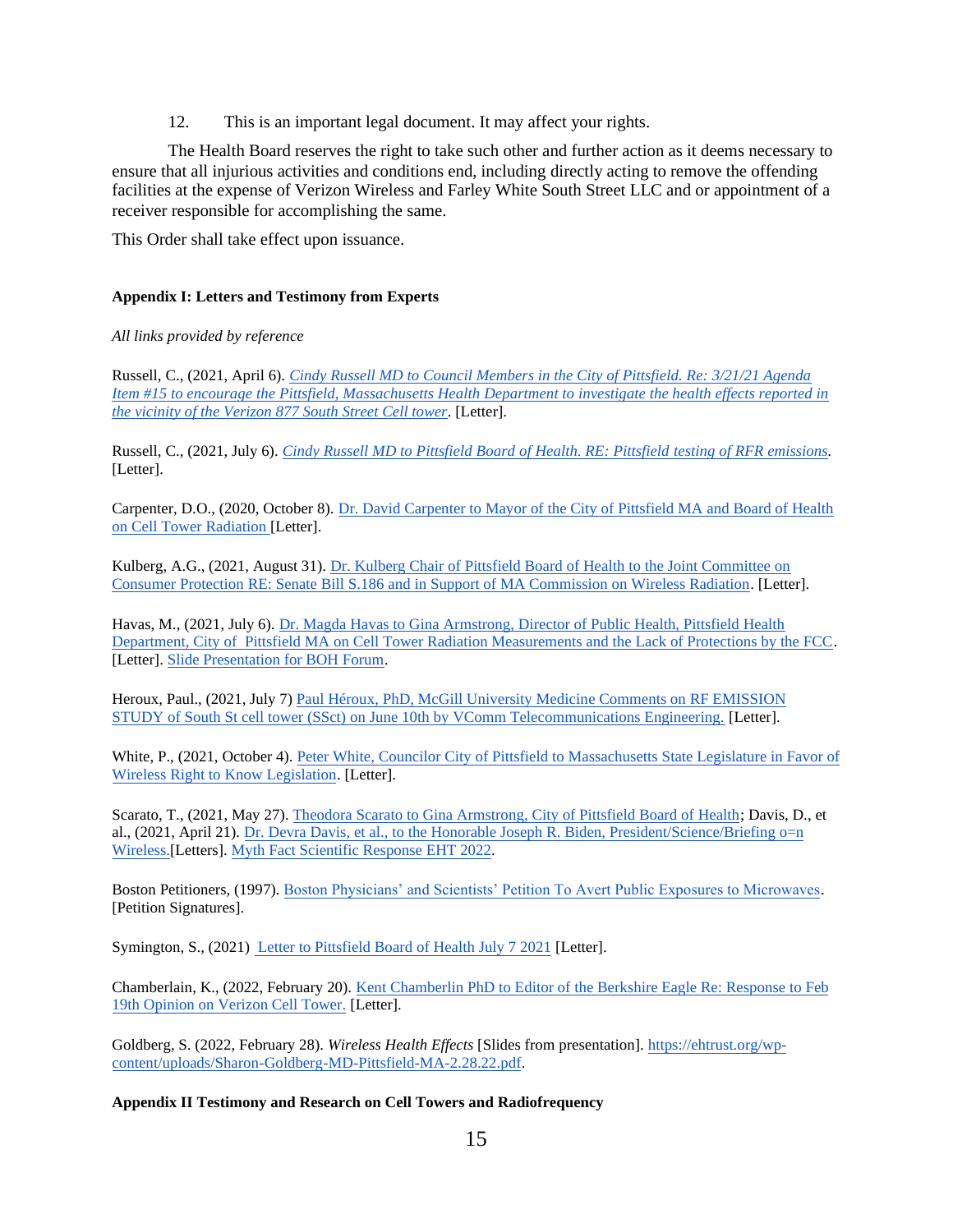*Note: This is not an exhaustive list, but rather a short list of studies included in evidence sent to the Board.* 

# **Compilation Documents**

REDACTED [testified repeatedly to the Board, communicated by em](https://ehtrust.org/wp-content/uploads/Compilation-of-Testimony-from-Courtney-Gilardi-and-her-family-1.pdf)ail and submitted extensive scientific research, video lectures, documentation of health effects and reports.

Michael Maudin, (Numerous letters 2021 and 2022) The Alliance for Microwave Radiation Accountability, Inc. Sent the Board numerous resources, scientific papers, and documents demonstrating evidence of adverse effects, research dating back decades on electromagnetic radiation and more including links Primary Source Documents - Microwave Radiation Syndrome in April 2021, Michael Maudin's testimony of inju[ry from base station antennas](https://alliance4mra.org/eighty-years-of-primary-source-materials-on-microwave-radiation-syndrome/) [and primary source documents.](https://alliance4mra.org/eighty-years-of-primary-source-materials-on-microwave-radiation-syndrome/) [Microwave-Radiation-Syndrome-Primary-Source-Documents-BoH-April-2021.pdf.](https://ehtrust.org/wp-content/uploads/Environmental-Health-Trust-Mail-Microwave-Radiation-Syndrome-Primary-Source-Documents-BoH-April-2021.pdf)  Maudin also sent 35 peer-reviewed studies and charts on microwave sickness caused by the radiation from cell

towers to the Pittsfield Board of Health on January 5, 2021 and these are included in the reference list.

[Compilation of Research Studies on Cell Tower Radiation and Health.](https://ehtrust.org/cell-towers-and-cell-antennae/compilation-of-research-studies-on-cell-tower-radiation-and-health/) (n.d.). *Environmental Health Trust*. Retrieved March 20, 2022, from [https://ehtrust.org/cell-towers-and-cell-antennae/compilation-of-research-studies-on-cell](https://ehtrust.org/cell-towers-and-cell-antennae/compilation-of-research-studies-on-cell-tower-radiation-and-health/)[tower-radiation-and-health/](https://ehtrust.org/cell-towers-and-cell-antennae/compilation-of-research-studies-on-cell-tower-radiation-and-health/)

Maryland Children's Environmental Health and Protection Advisory Council (2016) [78 Studies Showing Health](https://health.maryland.gov/phpa/OEHFP/EH/Shared%20Documents/CEHPAC/CEHPAC%20Dec%2013%20Comments%20Part%203.pdf)  [Effects from Cell Tower Radio Frequency.](https://health.maryland.gov/phpa/OEHFP/EH/Shared%20Documents/CEHPAC/CEHPAC%20Dec%2013%20Comments%20Part%203.pdf)

# **Research Studies**

Gandhi, G., Kaur, G., & Nisar, U. (2015). A cross-sectional case control study on genetic damage in individuals residing in the vicinity of a mobile phone base station. *Electromagnetic Biology and Medicine*, *34*(4), 344–35[4.](https://doi.org/10.3109/15368378.2014.933349) [https://doi.org/10.3109/15368378.2014.933349.](https://doi.org/10.3109/15368378.2014.933349)

Yakymenko, I., Sidorik, E., Kyrylenko, S., & Chekhun, V. (2011). Long-term exposure to microwave radiation provokes cancer growth: Evidences from radars and mobile communication systems. *Experimental Oncology*, *33*(2), 62–70. [https://pubmed.ncbi.nlm.nih.gov/21716201/.](https://pubmed.ncbi.nlm.nih.gov/21716201/)

Santini, R., Santini, P., Le Ruz, P., Danze, J. M., & Seigne, M. (2003). Survey Study of People Living in the Vicinity of Cellular Phone Base Stations. *Electromagnetic Biology and Medicine*, *22*(1), 41–4[9.](https://doi.org/10.1081/JBC-120020353) [https://doi.org/10.1081/JBC-120020353.](https://doi.org/10.1081/JBC-120020353)

Santini, R., Santini, P., Danze, J. M., Le Ruz, P., & Seigne, M. (2002). Investigation on the health of people living near mobile telephone relay stations: I/Incidence according to distance and sex. *Pathologie-Biologie*, *50*(6), 369– 37[3.](https://doi.org/10.1016/s0369-8114(02)00311-5) [https://doi.org/10.1016/s0369-8114\(02\)00311-5.](https://doi.org/10.1016/s0369-8114(02)00311-5) [Article in French].

Shahbazi-Gahrouei, D., Karbalae, M., Moradi, H. A., & Baradaran-Ghahfarokhi, M. (2014). Health effects of living near mobile phone base transceiver station (BTS) antennae: A report from Isfahan, Iran. *Electromagnetic Biology and Medicine*, *33*(3), 206–210. [https://doi.org/10.3109/15368378.2013.801352.](https://doi.org/10.3109/15368378.2013.801352)

Parsaei, H., Faraz, M., & Mortazavi, S. M. J. (2017). A Multilayer Perceptron Neural Network–Based Model for Predicting Subjective Health Symptoms in People Living in the Vicinity of Mobile Phone Base Stations. *Ecopsychology*, *9*(2), 99–10[5.](https://doi.org/10.1089/eco.2017.0011) [https://doi.org/10.1089/eco.2017.0011.](https://doi.org/10.1089/eco.2017.0011)

Kato, Y., & Johansson, O. (2012). Reported functional impairments of electrohypersensitive Japanese: A questionnaire survey. *Pathophysiology: The Official Journal of the International Society for Pathophysiology*, *19*(2), 95–10[0.](https://doi.org/10.1016/j.pathophys.2012.02.002) [https://doi.org/10.1016/j.pathophys.2012.02.002.](https://doi.org/10.1016/j.pathophys.2012.02.002)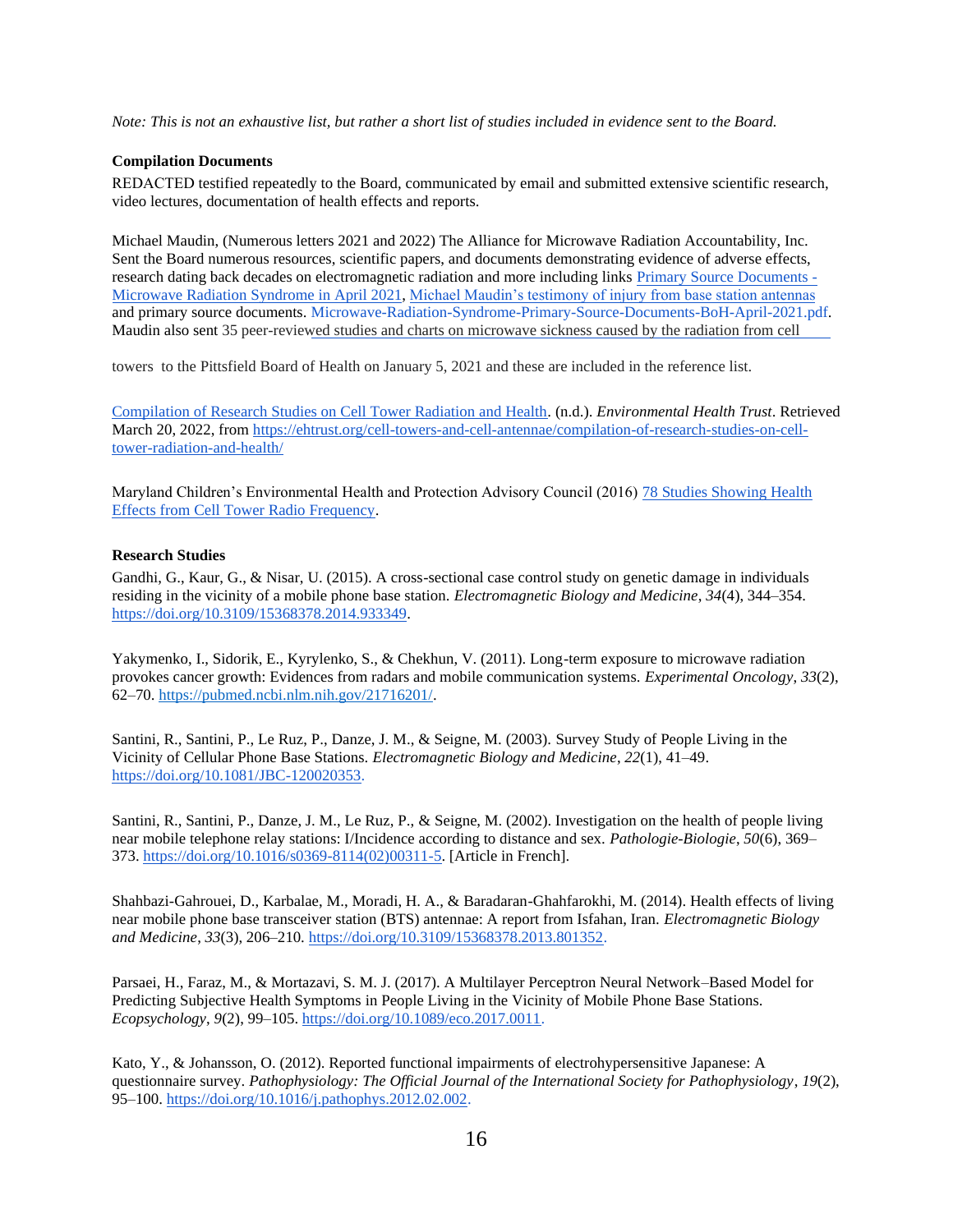Dode, A. C., Leão, M. M. D., Tejo, F. de A. F., Gomes, A. C. R., Dode, D. C., Dode, M. C., Moreira, C. W., Condessa, V. A., Albinatti, C., & Caiaffa, W. T. (2011). Mortality by neoplasia and cellular telephone base stations in the Belo Horizonte municipality, Minas Gerais state, Brazil. *The Science of the Total Environment*, *409*(19), 3649–366[5.](https://doi.org/10.1016/j.scitotenv.2011.05.051) [https://doi.org/10.1016/j.scitotenv.2011.05.051.](https://doi.org/10.1016/j.scitotenv.2011.05.051)

Abdel-Rassoul, G., El-Fateh, O. A., Salem, M. A., Michael, A., Farahat, F., El-Batanouny, M., & Salem, E. (2007). Neurobehavioral effects among inhabitants around mobile phone base stations. *NeuroToxicology*, *28*(2), 434–440[.](https://doi.org/10.1016/j.neuro.2006.07.012) [https://doi.org/10.1016/j.neuro.2006.07.012.](https://doi.org/10.1016/j.neuro.2006.07.012)

Blettner, M., Schlehofer, B., Breckenkamp, J., Kowall, B., Schmiedel, S., Reis, U., Potthoff, P., Schüz, J., & Berg-Beckhoff, G. (2009). Mobile phone base stations and adverse health effects: Phase 1 of a population-based, crosssectional study in Germany. *Occupational and Environmental Medicine*, *66*(2), 118–12[3.](https://doi.org/10.1136/oem.2007.037721) [https://doi.org/10.1136/oem.2007.037721.](https://doi.org/10.1136/oem.2007.037721)

Navarro, E. A., Segura, J., Portolés, M., & Gómez‐Perretta de Mateo, C. (2003). The Microwave Syndrome: A Preliminary Study in Spain. *Electromagnetic Biology and Medicine*, *22*(2–3), 161–16[9.](https://doi.org/10.1081/JBC-120024625) [https://doi.org/10.1081/JBC-](https://doi.org/10.1081/JBC-120024625)[120024625.](https://doi.org/10.1081/JBC-120024625)

Bortkiewicz, A., Zmyślony, M., Szyjkowska, A., & Gadzicka, E. (2004). [Subjective symptoms reported by people living in the vicinity of cellular phone base stations: Review]. *Medycyna Pracy*, *55*(4), 345–351. [https://pubmed.ncbi.nlm.nih.gov/15620045/.](https://pubmed.ncbi.nlm.nih.gov/15620045/)

Navarro, E. A., Segura, J., Portolés, M., & Gómez‐Perretta de Mateo, C. (2003). The Microwave Syndrome: A Preliminary Study in Spain. *Electromagnetic Biology and Medicine*, *22*(2–3), 161–16[9.](https://doi.org/10.1081/JBC-120024625) [https://doi.org/10.1081/JBC-](https://doi.org/10.1081/JBC-120024625)[120024625.](https://doi.org/10.1081/JBC-120024625)

Gómez-Perretta, C., Navarro, E. A., Segura, J., & Portolés, M. (2013). Subjective symptoms related to GSM radiation from mobile phone base stations: A cross-sectional study. *BMJ Open*, *3*(12), e003836[.](https://doi.org/10.1136/bmjopen-2013-003836) [https://doi.org/10.1136/bmjopen-2013-003836.](https://doi.org/10.1136/bmjopen-2013-003836)

Levitt, B., & Lai, H. (2010). Biological effects from exposure to electromagnetic radiation emitted by cell tower base stations and other antenna arrays. *Environmental Reviews*, *18*, 369–39[5.](https://doi.org/10.1139/a10-903) [https://doi.org/10.1139/a10-903.](https://doi.org/10.1139/a10-903)

Richter, E. D., Berman, T., & Levy, O. (2002). Brain cancer with induction periods of less than 10 years in young military radar workers. *Archives of Environmental Health*, *57*(4), 270–27[2.](https://doi.org/10.1080/00039890209601409) [https://doi.org/10.1080/00039890209601409.](https://doi.org/10.1080/00039890209601409)

Wolf, R., & Wolf, D. (2004). Increased incidence of cancer near a cell-phone transmitter station. *International Journal of Cancer*, *1*(2), 123–128. [\[Google Scholar\]](https://scholar.google.com/scholar_lookup?journal=Int+J+Cancer+Prevention&volume=1&publication_year=2004&pages=1&).

Yakymenko, I., Sidorik, E., Kyrylenko, S., & Chekhun, V. (2011). Long-term exposure to microwave radiation provokes cancer growth: Evidences from radars and mobile communication systems. *Experimental Oncology*, *33*(2), 62–7[0.https://pubmed.ncbi.nlm.nih.gov/21716201/.](https://pubmed.ncbi.nlm.nih.gov/21716201/)

Eger, et al., The Influence of Being Physically Near to a Cell Phone Transmission Mast on the Incidence of Cancer (2004). Umwelt·Medizin·Gesellschaft. [http://www.tetrawatch.net/papers/naila.pdf.](http://www.tetrawatch.net/papers/naila.pdf)

Khurana, V. G., Hardell, L., Everaert, J., Bortkiewicz, A., Carlberg, M., & Ahonen, M. (2010). Epidemiological evidence for a health risk from mobile phone base stations. *International Journal of Occupational and Environmental Health*, *16*(3), 263–267[.](https://doi.org/10.1179/107735210799160192) [https://doi.org/10.1179/107735210799160192.](https://doi.org/10.1179/107735210799160192)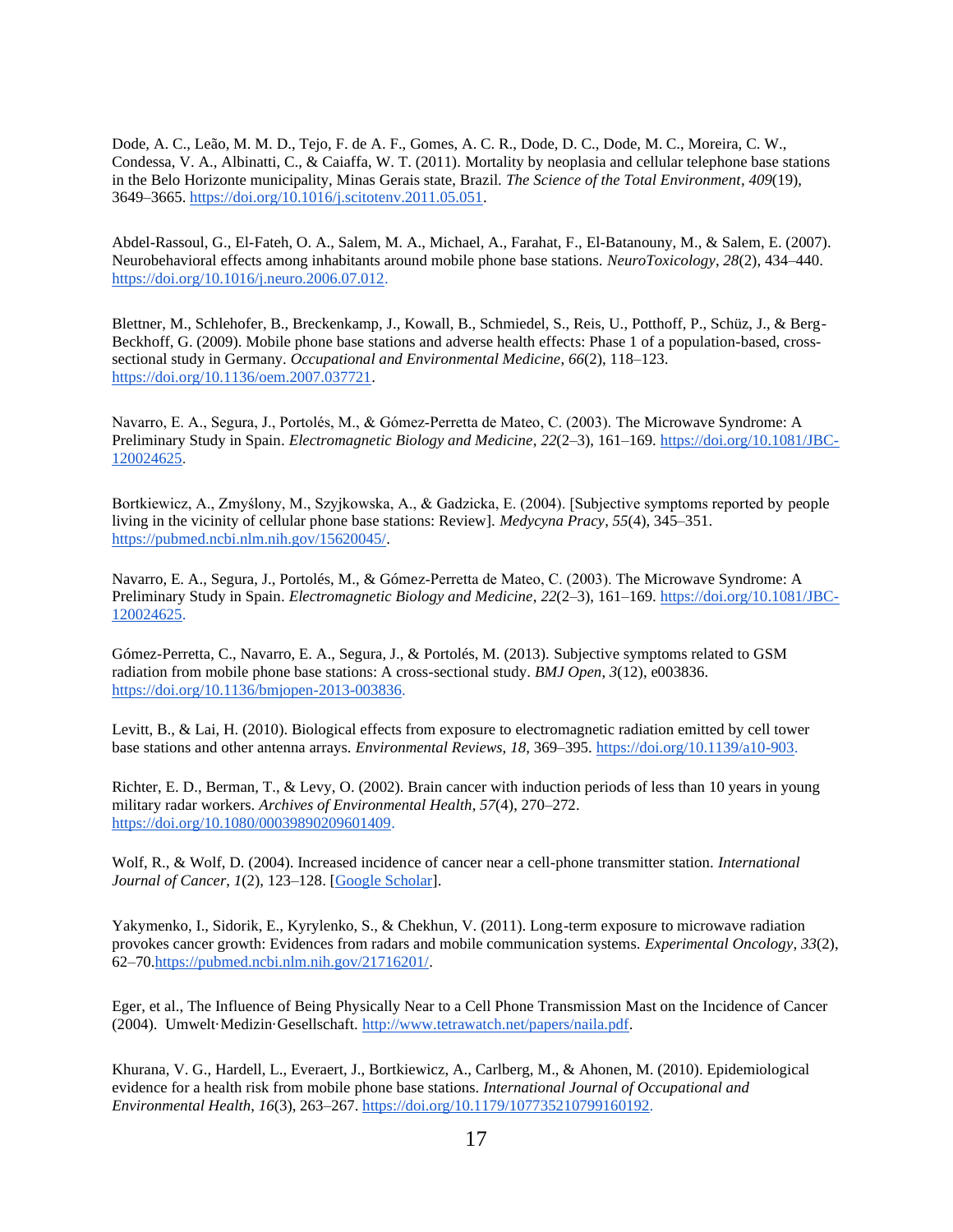Zothansiama, Zosangzuali, M., Lalramdinpuii, M., & Jagetia, G. C. (2017). Impact of radiofrequency radiation on DNA damage and antioxidants in peripheral blood lymphocytes of humans residing in the vicinity of mobile phone base stations. *Electromagnetic Biology and Medicine*, *36*(3), 295–305[.](https://doi.org/10.1080/15368378.2017.1350584) [https://doi.org/10.1080/15368378.2017.1350584.](https://doi.org/10.1080/15368378.2017.1350584)

Gandhi, G., Naru, J., Kaur, M., & Kaur, G. (2014). DNA and Chromosomal Damage in Residents Near a Mobile Phone Base Station. *International Journal of Human Genetics*, *14*(3–4), 107–118[.](https://doi.org/10.1080/09723757.2014.11886234) [https://doi.org/10.1080/09723757.2014.11886234.](https://doi.org/10.1080/09723757.2014.11886234)

Gandhi, G., Kaur, G., & Nisar, U. (2015). A cross-sectional case control study on genetic damage in individuals residing in the vicinity of a mobile phone base station. *Electromagnetic Biology and Medicine*, *34*(4), 344–35[4.](https://doi.org/10.3109/15368378.2014.933349) [https://doi.org/10.3109/15368378.2014.933349.](https://doi.org/10.3109/15368378.2014.933349)

Magras, I. N., & Xenos, T. D. (1997). RF radiation-induced changes in the prenatal development of mice. *Bioelectromagnetics*, *18*(6), 455–46[1.](https://doi.org/10.1002/(sici)1521-186x(1997)18:6%3C455::aid-bem8%3E3.0.co;2-1) [https://doi.org/10.1002/\(sici\)1521-186x\(1997\)18:6<455::aid-bem8>3.0.co;2-](https://doi.org/10.1002/(sici)1521-186x(1997)18:6%3C455::aid-bem8%3E3.0.co;2-1) [1.](https://doi.org/10.1002/(sici)1521-186x(1997)18:6%3C455::aid-bem8%3E3.0.co;2-1)

Adang, D., Remacle, C., & Vander Vorst, A. (2009). Results of a Long-Term Low-Level Microwave Exposure of Rats. *IEEE Transactions on Microwave Theory and Techniques*, *57*(10), 2488–249[7.](https://doi.org/10.1109/TMTT.2009.2029667) [https://doi.org/10.1109/TMTT.2009.2029667.](https://doi.org/10.1109/TMTT.2009.2029667)

Eskander, E. F., Estefan, S. F., & Abd-Rabou, A. A. (2012). How does long term exposure to base stations and mobile phones affect human hormone profiles? *Clinical Biochemistry*, *45*(1–2), 157–161[.](https://doi.org/10.1016/j.clinbiochem.2011.11.006) [https://doi.org/10.1016/j.clinbiochem.2011.11.006.](https://doi.org/10.1016/j.clinbiochem.2011.11.006)

Eşmekaya, M. A., Seyhan, N., & Ömeroğlu, S. (2010). Pulse modulated 900 MHz radiation induces hypothyroidism and apoptosis in thyroid cells: A light, electron microscopy and immunohistochemical study. *International Journal of Radiation Biology*, *86*(12), 1106–111[6.](https://doi.org/10.3109/09553002.2010.502960) [https://doi.org/10.3109/09553002.2010.502960.](https://doi.org/10.3109/09553002.2010.502960)

Loscher W, Kas G, (1998) Extraordinary behavior disorders in cows in proximity to transmission stations. *Der Praktische Tierarz* 79:437- 444, 1998. (Article in German). [http://www.teslabel.be/001/documents/Conspicuous%20behavioural%20abnormalities%20in%20a%20dairy%20co](http://www.teslabel.be/001/documents/Conspicuous%20behavioural%20abnormalities%20in%20a%20dairy%20cow%20herd.pdf) [w%20herd.pdf.](http://www.teslabel.be/001/documents/Conspicuous%20behavioural%20abnormalities%20in%20a%20dairy%20cow%20herd.pdf)

Balmori, A. (2010). Mobile phone mast effects on common frog (Rana temporaria) tadpoles: The city turned into a laboratory. *Electromagnetic Biology and Medicine*, *29*(1–2), 31–35[.](https://doi.org/10.3109/15368371003685363) [https://doi.org/10.3109/15368371003685363.](https://doi.org/10.3109/15368371003685363)

Koppel, T., Ahonen, M., Carlberg, M., Hedendahl, L. K., & Hardell, L. (2019). Radiofrequency radiation from nearby mobile phone base stations-a case comparison of one low and one high exposure apartment. *Oncology Letters*, *18*(5), 5383–5391. [https://doi.org/10.3892/ol.2019.10899.](https://doi.org/10.3892/ol.2019.10899)

Hardell, L., Carlberg, M., Hedendahl, L. K., Koppel, T., & Ahonen, M. (2019). Environmental radiofrequency radiation at the Järntorget Square in Stockholm Old Town, Sweden in May, 2018 compared with results on brain and heart tumour risks in rats exposed to 1.8 GHz base station environmental emissions. *World Academy of Sciences Journal*, *1*(1), 47–54[.](https://doi.org/10.3892/wasj.2018.5) [https://doi.org/10.3892/wasj.2018.5.](https://doi.org/10.3892/wasj.2018.5)

Carlberg, M., Hedendahl, L., Koppel, T., & Hardell, L. (2019). High ambient radiofrequency radiation in Stockholm city, Sweden. *Oncology Letters*, *17*(2), 1777–1783. [https://doi.org/10.3892/ol.2018.9789.](https://doi.org/10.3892/ol.2018.9789)

Hardell, L., Carlberg, M., & Hedendahl, L. K. (2018). Radiofrequency radiation from nearby base stations gives high levels in an apartment in Stockholm, Sweden: A case report. *Oncology Letters*, *15*(5), 7871–7883[.](https://doi.org/10.3892/ol.2018.8285) [https://doi.org/10.3892/ol.2018.8285.](https://doi.org/10.3892/ol.2018.8285)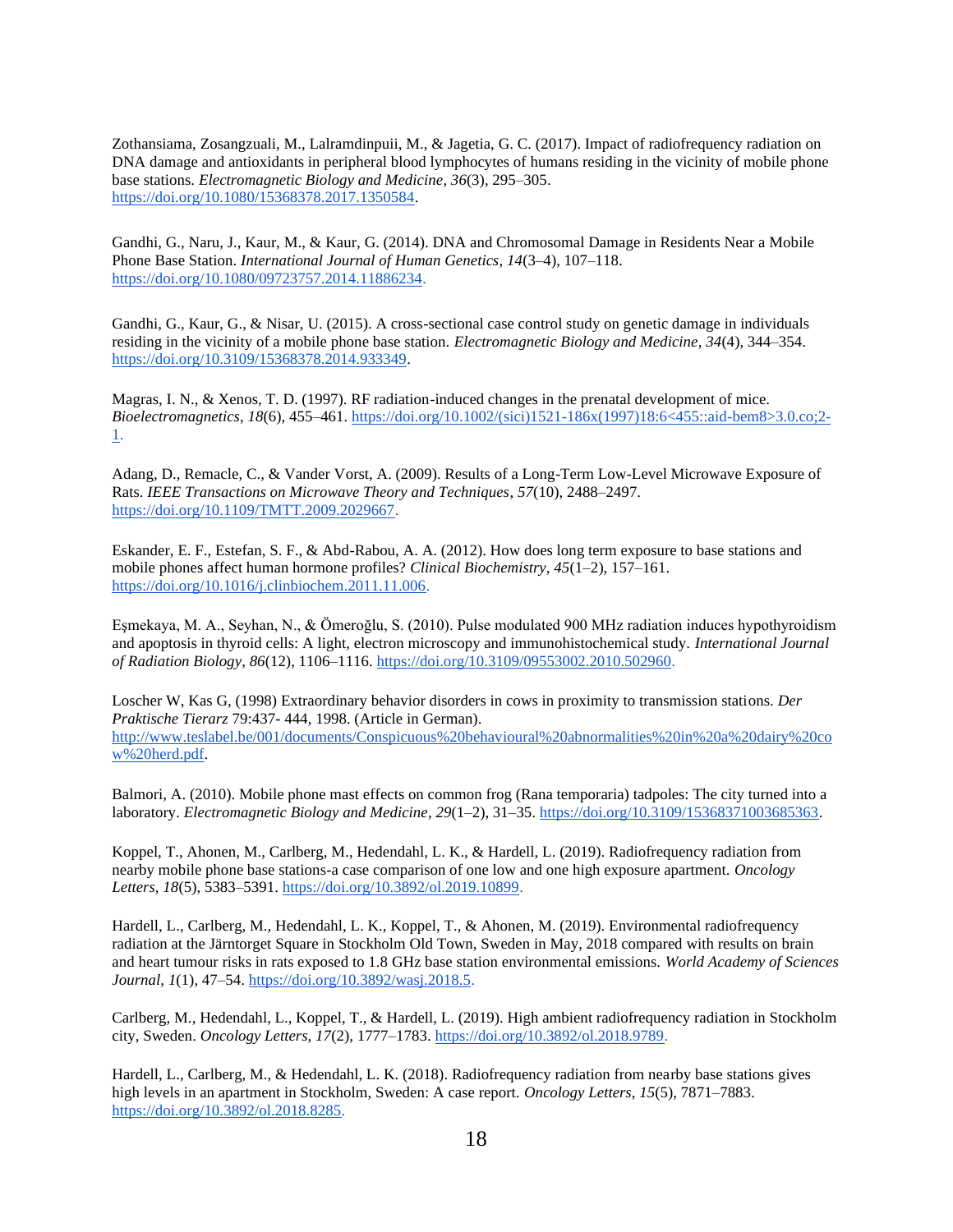Hardell, L., Carlberg, M., Koppel, T., & Hedendahl, L. (2017). High radiofrequency radiation at Stockholm Old Town: An exposimeter study including the Royal Castle, Supreme Court, three major squares and the Swedish Parliament. *Molecular and Clinical Oncology*, *6*(4), 462–47[6.](https://doi.org/10.3892/mco.2017.1180) [https://doi.org/10.3892/mco.2017.1180.](https://doi.org/10.3892/mco.2017.1180)

Hardell, L., Koppel, T., Carlberg, M., Ahonen, M., & Hedendahl, L. (2016). Radiofrequency radiation at Stockholm Central Railway Station in Sweden and some medical aspects on public exposure to RF fields. *International Journal of Oncology*, *49*(4), 1315–1324[.](https://doi.org/10.3892/ijo.2016.3657) [https://doi.org/10.3892/ijo.2016.3657.](https://doi.org/10.3892/ijo.2016.3657)

López, I., Félix, N., Rivera, M., Alonso, A., & Maestú, C. (2021). What is the radiation before 5G? A correlation study between measurements in situ and in real time and epidemiological indicators in Vallecas, Madrid. *Environmental Research*, *194*, 11073[4.](https://doi.org/10.1016/j.envres.2021.110734) [https://doi.org/10.1016/j.envres.2021.110734.](https://doi.org/10.1016/j.envres.2021.110734)

Hardell, L., & Koppel, T. (2022). Electromagnetic hypersensitivity close to mobile phone base stations—A case study in Stockholm, Sweden. *Reviews on Environmental Health*. [https://doi.org/10.1515/reveh-2021-0169.](https://doi.org/10.1515/reveh-2021-0169)

Hardell, L., & Sage, C. (2008). Biological effects from electromagnetic field exposure and public exposure standards. *Biomedicine & Pharmacotherapy*, *62*(2), 104–109. [https://doi.org/10.1016/j.biopha.2007.12.004.](https://doi.org/10.1016/j.biopha.2007.12.004)

Koppel, T., Ahonen, M., Carlberg, M., & Hardell, L. (2022). Very high radiofrequency radiation at Skeppsbron in Stockholm, Sweden from mobile phone base station antennas positioned close to pedestrians' heads. *Environmental Research*, *208*, 11262[7.](https://doi.org/10.1016/j.envres.2021.112627) [https://doi.org/10.1016/j.envres.2021.112627.](https://doi.org/10.1016/j.envres.2021.112627)

Pearce, J. M. (2020). Limiting liability with positioning to minimize negative health effects of cellular phone towers. *Environmental Research*, *181*, 10884[5.](https://doi.org/10.1016/j.envres.2019.108845) [https://doi.org/10.1016/j.envres.2019.108845.](https://doi.org/10.1016/j.envres.2019.108845)

SA, M., Alsubaie, Y., Almubarak, Z., Almutawa, H., AlQasem, Y., & Hasanato, R. (2015). Association of Exposure to Radio-Frequency Electromagnetic Field Radiation (RF-EMFR) Generated by Mobile Phone Base Stations with Glycated Hemoglobin (HbA1c) and Risk of Type 2 Diabetes Mellitus. *International Journal of Environmental Research and Public Health*, *12*, 14519-14528[;](https://doi.org/10.3390/ijerph121114519) [https://doi.org/10.3390/ijerph121114519.](https://doi.org/10.3390/ijerph121114519)

Roda, C., & Perry, S. (2014). Mobile phone infrastructure regulation in Europe: Scientific challenges and human rights protection. *Environmental Science & Policy*, *37*, 204–214[.](https://doi.org/10.1016/j.envsci.2013.09.009) [https://doi.org/10.1016/j.envsci.2013.09.009.](https://doi.org/10.1016/j.envsci.2013.09.009)

Meo, S. A., Almahmoud, M., Alsultan, Q., Alotaibi, N., Alnajashi, I., & Hajjar, W. M. (2019). Mobile Phone Base Station Tower Settings Adjacent to School Buildings: Impact on Students' Cognitive Health. *American Journal of Men's Health*, *13*(1), 1557988318816914. [https://doi.org/10.1177/1557988318816914.](https://doi.org/10.1177/1557988318816914)

Oberfeld, G., Navarro, E., Portoles, M., Maestu, C., & Gómez-Perretta, C. (2002). *THE MICROWAVE SYNDROME - FURTHER ASPECTS OF A SPANISH STUDY*. [https://www.researchgate.net/publication/237410769\\_THE\\_MICROWAVE\\_SYNDROME\\_-](https://www.researchgate.net/publication/237410769_THE_MICROWAVE_SYNDROME_-_FURTHER_ASPECTS_OF_A_SPANISH_STUDY) [\\_FURTHER\\_ASPECTS\\_OF\\_A\\_SPANISH\\_STUDY.](https://www.researchgate.net/publication/237410769_THE_MICROWAVE_SYNDROME_-_FURTHER_ASPECTS_OF_A_SPANISH_STUDY)

Rodrigues, N. C. P., Dode, A. C., de Noronha Andrade, M. K., O'Dwyer, G., Monteiro, D. L. M., Reis, I. N. C., Rodrigues, R. P., Frossard, V. C., & Lino, V. T. S. (2021). The Effect of Continuous Low-Intensity Exposure to Electromagnetic Fields from Radio Base Stations to Cancer Mortality in Brazil. *International Journal of Environmental Research and Public Health*, *18*(3), 1229[.](https://doi.org/10.3390/ijerph18031229) [https://doi.org/10.3390/ijerph18031229.](https://doi.org/10.3390/ijerph18031229)

Buchner, K., & Eger, H. D. I. (2011). *Changes of Clinically Important Neurotransmitters under the Influence of Modulated RF Fields A Long-term Study under Real-life Conditions*[.](https://www.avaate.org/IMG/pdf/Rimbach-Study-20112.pdf) [https://www.avaate.org/IMG/pdf/Rimbach-](https://www.avaate.org/IMG/pdf/Rimbach-Study-20112.pdf)[Study-20112.pdf.](https://www.avaate.org/IMG/pdf/Rimbach-Study-20112.pdf)

Pachuau, Lalrinthara & Pachuau, Zaithanzauva. (2016). Health Effects of Mobile Tower Radiation on Human — Case Study. International Journal of Applied Physics and Mathematics. 6. 72-79[. 10.17706/ijapm.2016.6.2.72-79.](http://www.ijapm.org/show-64-517-1.html)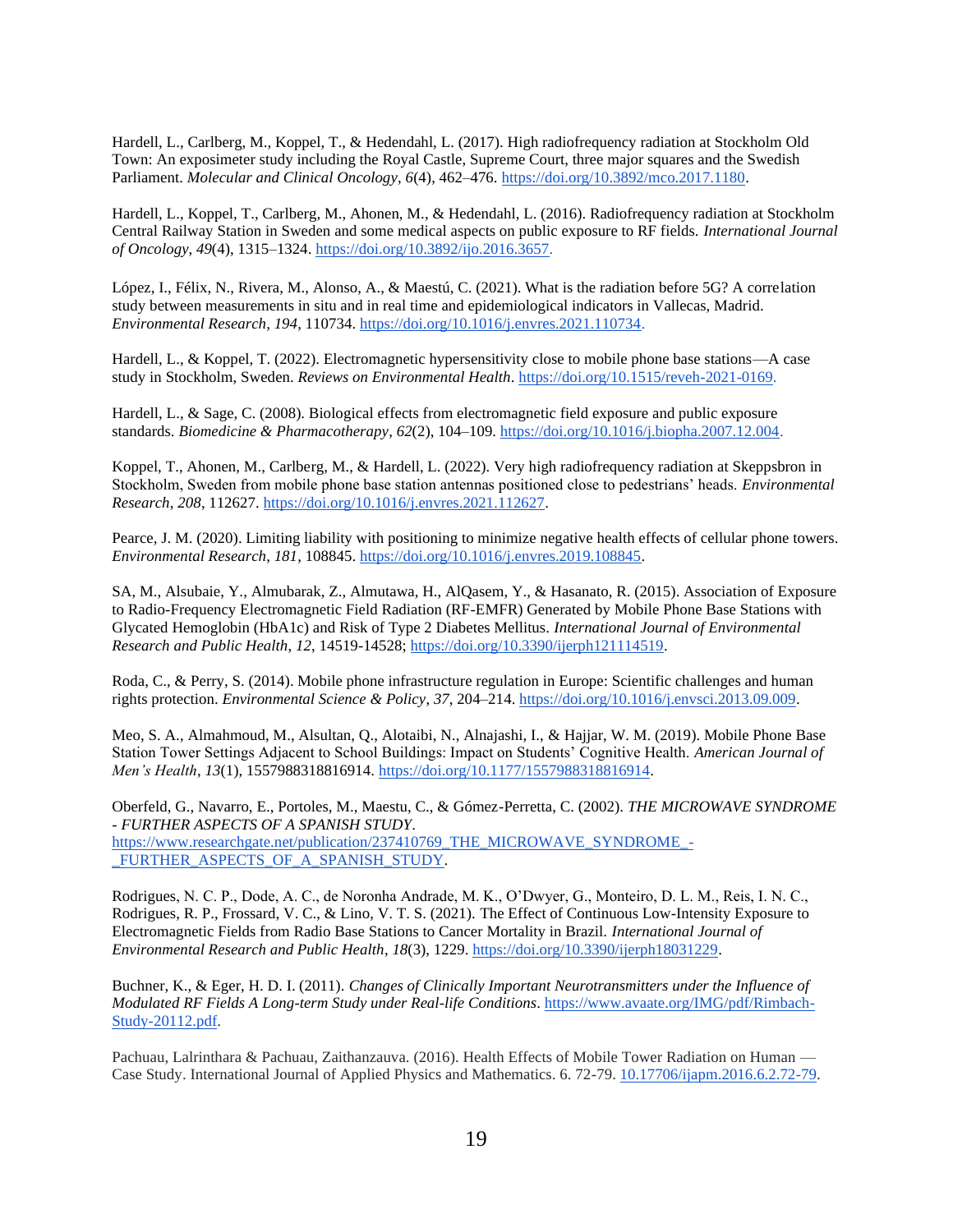Hecht, K., Savoley, E.N., (2007). Overloading of Towns and Cities with Radio Transmitters (Cellular Transmitter): a hazard for the human health and a disturbance of eco-ethics, IRCHET – International Research Centre of Healthy and Ecological Technology, Berlin, Germany. [https://ecfsapi.fcc.gov/file/7521097890.pdf.](https://ecfsapi.fcc.gov/file/7521097890.pdf)

Study of Cell Tower Radiation and its Health Hazards on human body - Lalrinthara Pachuau and Zaithanzauva Pachuau – IOSR Journal of Applied Physics (IOSR-JAP) e-ISSN: 2278-4861. Volume 6, Issue 1 Ver. 1 (Jan 2014), PP 01-06.

Study of Cell Tower Radiation and its Health Hazards on human body – Lalrinthara Pachuau and Zaithanzauva Pachuau IOSR Journal of Applied Physics, Vol. 6, Ver. 1 – January 2014.

Belpomme, D., & Irigaray, P. (2020). Electrohypersensitivity as a Newly Identified and Characterized Neurologic Pathological Disorder: How to Diagnose, Treat, and Prevent It. *International journal of molecular sciences*, *21*(6), 1915. [https://doi.org/10.3390/ijms21061915.](https://doi.org/10.3390/ijms21061915)

Shinjyo, T. & Shinjyo, A. (2014) Significant Decrease of Clinical Symptoms after Mobile Phone Base Station Removal – An Intervention Study, Tetsuharu Shinjyo and Akemi Shinjyo Umwelt-Medizin-Gesellschaft, 27(4), S. 294-301.

Hecht, K., English edition of the German edition (2012), August 2016. Health Implications of Long-term Exposure to Electrosmog. Brochure 6[. https://kompetenzinitiative.com/wp-content/uploads/2019/08/KI\\_Brochure-](https://kompetenzinitiative.com/wp-content/uploads/2019/08/KI_Brochure-6_K_Hecht_web.pdf)[6\\_K\\_Hecht\\_web.pdf.](https://kompetenzinitiative.com/wp-content/uploads/2019/08/KI_Brochure-6_K_Hecht_web.pdf)

Meo, S. A., Alsubaie, Y., Almubarak, Z., Almutawa, H., AlQasem, Y., & Hasanato, R. M. (2015). Association of Exposure to Radio-Frequency Electromagnetic Field Radiation (RF-EMFR) Generated by Mobile Phone Base Stations with Glycated Hemoglobin (HbA1c) and Risk of Type 2 Diabetes Mellitus. *International journal of environmental research and public health*, *12*(11), 14519–14528[. https://doi.org/10.3390/ijerph121114519.](https://doi.org/10.3390/ijerph121114519)

Gómez-Perretta, C., Navarro, E. A., Segura, J., & Portolés, M. (2013). Subjective symptoms related to GSM radiation from mobile phone base stations: A cross-sectional study. *BMJ Open*, *3*(12), e003836[.](https://doi.org/10.1136/bmjopen-2013-003836) [https://doi.org/10.1136/bmjopen-2013-003836.](https://doi.org/10.1136/bmjopen-2013-003836)

Alazawi, S. A. (2011). Mobile Phone Base Stations Health Effects. *Diyala Journal of Medicine*, *1*(1), 44–52. [https://djm.uodiyala.edu.iq/index.php/djm/article/view/483.](https://djm.uodiyala.edu.iq/index.php/djm/article/view/483)

Amraee, A., Seif, F., Bayatiani, M. R., Shakeri, M., & Zakeri, F. (2021). Correlation between Base Transceiver Station and the Quality of Sleep and Life of Nearby Residents. *Iranian Journal of Medical Physics*, *18*(1), 10–14. [https://ijmp.mums.ac.ir/article\\_14561.html.](https://ijmp.mums.ac.ir/article_14561.html)

Marinescu, I. E., & Poparlan, C. (2016). Assessment of GSM HF-Radiation Impact Levels within the Residential Area of Craiova City. *Procedia Environmental Sciences*, *32*, 177–183[.](https://doi.org/10.1016/j.proenv.2016.03.022) [https://doi.org/10.1016/j.proenv.2016.03.022.](https://doi.org/10.1016/j.proenv.2016.03.022)

Hutter, H.-P., Moshammer, H., Wallner, P., & Kundi, M. (2006). Subjective symptoms, sleeping problems, and cognitive performance in subjects living near mobile phone base stations. *Occupational and Environmental Medicine*, *63*(5), 307–313[.](https://doi.org/10.1136/oem.2005.020784) [https://doi.org/10.1136/oem.2005.020784.](https://doi.org/10.1136/oem.2005.020784)

Kundi, M., & Hutter, H.-P. (2009). Mobile phone base stations-Effects on wellbeing and health. *Pathophysiology: The Official Journal of the International Society for Pathophysiology*, *16*(2–3), 123–135[.](https://doi.org/10.1016/j.pathophys.2009.01.008) [https://doi.org/10.1016/j.pathophys.2009.01.008.](https://doi.org/10.1016/j.pathophys.2009.01.008)

Bevington, M., (2017). Adverse Health Effects of Mobile Phone Masts and Planning Policy, Electrosensitivity UK (ES-UK).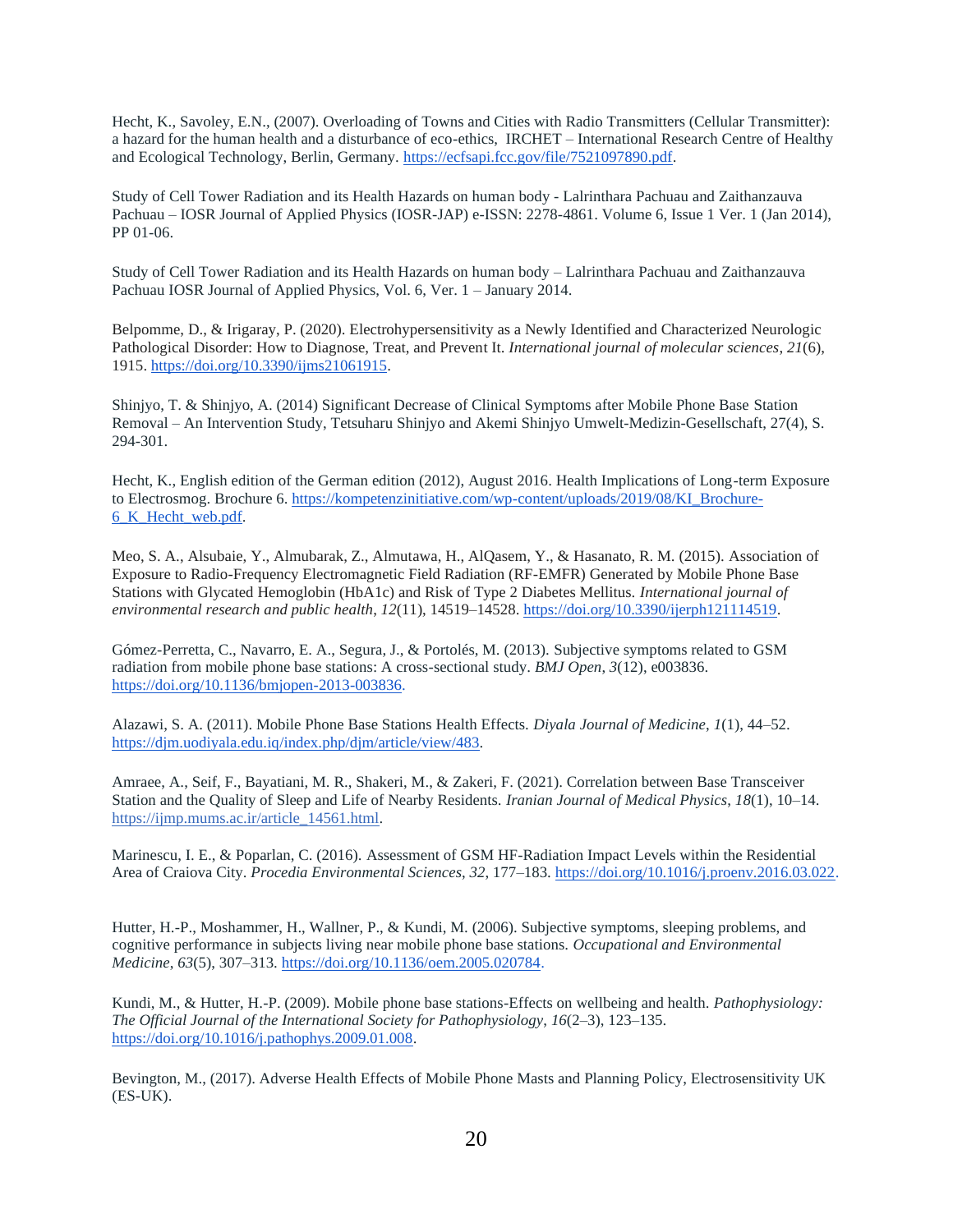Alster, Norm, *[Captured Agency: How the Federal Communications Commission Is Dominated by the Industries It](https://ethics.harvard.edu/files/center-for-ethics/files/capturedagency_alster.pdf)  [Presumably Regulates,](https://ethics.harvard.edu/files/center-for-ethics/files/capturedagency_alster.pdf) Edmond J. Safra Center for Ethics Harvard University 2015*.

#### **Appendix III: Videos Resources Sent to Board of Health**

[Pittsfield MA Expert Forum on Cell Tower Cease-and-Desist Order:](https://www.youtube.com/watch?v=LZLbcOHpns8) With Senator Denise Ricciardi, NH; Dr. Paul Héroux; Dr. Magda Havas; Dr. Kent Chamberlin; Dr. Sharon Goldberg, Environmental Health Trust Director Theodora Scarato; Attorney Robert Berg; Attorney Scott McCollough.

[Pittsfield MA Cell Tower Discussion 5 July 2021:](https://youtu.be/IsxLgJ8KXT0?t=2276) Dr. Kent Chamberlin, EHTrust Policy Director Theodora Scarato & MA for Safe Technology Director Cecelia Doucette.

[Town of Lenox Board of Health Remote Meeting, August 19, 2021, with presentation by Kent Chamberlin, Ph.D.,](https://trms.ctsbtv.org/CablecastPublicSite/show/21483?channel=3&fbclid=IwAR05lA_sPY4UOyfb7R95muqOtxQaGCQf3mAP3tUVpxQBsyDFEviGZV6mqmA)  [on Cell Tower Research.](https://trms.ctsbtv.org/CablecastPublicSite/show/21483?channel=3&fbclid=IwAR05lA_sPY4UOyfb7R95muqOtxQaGCQf3mAP3tUVpxQBsyDFEviGZV6mqmA)

[Sacramento City Council Meeting:](https://www.youtube.com/watch?v=kgxd1X8as-U) Includes testimony of two young girls who became sick after Verizon cell installation was powered up.

Wireless Radiation- [What Environmental Health Leaders Need to Know:](https://www.youtube.com/watch?v=e5ABKmLP0rE) Featuring Linda Birnbaum, former Director of the National Institute for Environmental Health Sciences and the National Toxicology Program • Michael Lerner, Co-Founder and President of Commonweal and Co-Founder of Collaborative on Health and the Environment • Joel M. Moskowitz, PhD, Director Center for Family and Community Health, School of Public Health, University of California- Berkeley and Founder of Electromagnetic Radiation Safety • Uloma Uche, PhD, Environmental Working Group, author of new study on hazards of wireless radiation on children. • Sharon Buccino, Legal Expert, NRDC • Cindy Russell, MD Founder of Physicians for Safe Technology • Larry Ortega, Founder of Community Union • Theodora Scarato, Executive Director of the Environmental Health Trust.

#### **Appendix V: Public Testimony to the Board of Health**

*All links provided by reference.* 

*In addition to public testimony referenced below, Pittsfield residents submitted numerous emails, documents and letters to the Board.* 

**Board of Health Meetings April 12, 2021**  Agenda[;https://cms2files.revize.com/pittsfieldma/calendar\\_app/docs/Boards\\_Commissions\\_Calendar/Board\\_of\\_Hea](https://cms2files.revize.com/pittsfieldma/calendar_app/docs/Boards_Commissions_Calendar/Board_of_Health/BOH_04_12.pdf) [lth/BOH\\_04\\_12.pdf](https://cms2files.revize.com/pittsfieldma/calendar_app/docs/Boards_Commissions_Calendar/Board_of_Health/BOH_04_12.pdf) Meeting link[; https://watch.pittsfieldtv.net/CablecastPublicSite/show/38962?channel=9](https://watch.pittsfieldtv.net/CablecastPublicSite/show/38962?channel=9)

#### **May 5, 2021**

Agenda[;https://cms2files.revize.com/pittsfieldma/calendar\\_app/docs/Boards\\_Commissions\\_Calendar/Board\\_of\\_Hea](https://cms2files.revize.com/pittsfieldma/calendar_app/docs/Boards_Commissions_Calendar/Board_of_Health/BOH_05_05.pdf) [lth/BOH\\_05\\_05.pdf.](https://cms2files.revize.com/pittsfieldma/calendar_app/docs/Boards_Commissions_Calendar/Board_of_Health/BOH_05_05.pdf) Meeting link[; https://watch.pittsfieldtv.net/CablecastPublicSite/show/40347?channel=9.](https://watch.pittsfieldtv.net/CablecastPublicSite/show/40347?channel=9)

**June 2, 2021 Pittsfield Board of Health Wireless Harm Expert Forum:**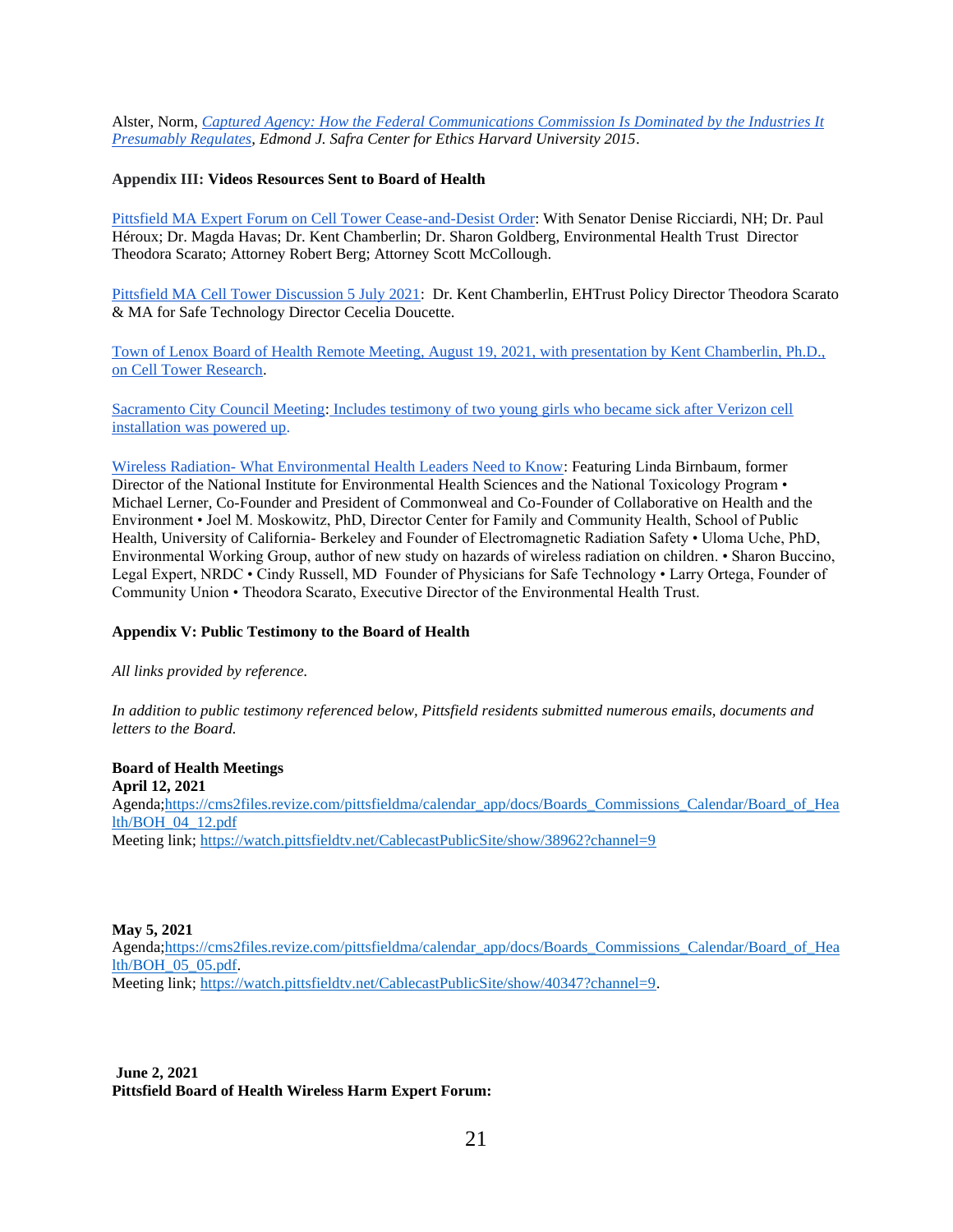Agenda[;https://cms2files.revize.com/pittsfieldma/calendar\\_app/docs/Boards\\_Commissions\\_Calendar/Board\\_of\\_Hea](https://cms2files.revize.com/pittsfieldma/calendar_app/docs/Boards_Commissions_Calendar/Board_of_Health/BOHAgenda_06_02.pdf) [lth/BOHAgenda\\_06\\_02.pdf.](https://cms2files.revize.com/pittsfieldma/calendar_app/docs/Boards_Commissions_Calendar/Board_of_Health/BOHAgenda_06_02.pdf) Meeting Link; [https://watch.pittsfieldtv.net/CablecastPublicSite/show/40684?channel=9.](https://watch.pittsfieldtv.net/CablecastPublicSite/show/40684?channel=9)

[.](https://ehtrust.org/wp-content/uploads/Havas-slides-Pittsflied-cell-tower-Feb-2022.pdf) 

#### **July 7, 2021 VComm presents readings from the cell tower (first in person meeting)**  Agenda[;https://cms2files.revize.com/pittsfieldma/calendar\\_app/docs/Boards\\_Commissions\\_Calendar/Board\\_of\\_Hea](https://cms2files.revize.com/pittsfieldma/calendar_app/docs/Boards_Commissions_Calendar/Board_of_Health/BOH_07_07.pdf) [lth/BOH\\_07\\_07.pdf.](https://cms2files.revize.com/pittsfieldma/calendar_app/docs/Boards_Commissions_Calendar/Board_of_Health/BOH_07_07.pdf) Meeting link[; https://watch.pittsfieldtv.net/CablecastPublicSite/show/40992?channel=9.](https://watch.pittsfieldtv.net/CablecastPublicSite/show/40992?channel=9)

# **September 1, 2021**

Agenda[;https://cms2files.revize.com/pittsfieldma/calendar\\_app/docs/Boards\\_Commissions\\_Calendar/Board\\_of\\_Hea](https://cms2files.revize.com/pittsfieldma/calendar_app/docs/Boards_Commissions_Calendar/Board_of_Health/BoardofHealth_09_01.pdf) [lth/BoardofHealth\\_09\\_01.pdf.](https://cms2files.revize.com/pittsfieldma/calendar_app/docs/Boards_Commissions_Calendar/Board_of_Health/BoardofHealth_09_01.pdf) Meeting link[; https://watch.pittsfieldtv.net/CablecastPublicSite/show/41536?channel=9](https://watch.pittsfieldtv.net/CablecastPublicSite/show/41536?channel=9)

#### **October 6, 2021**

Agenda[;https://cms2files.revize.com/pittsfieldma/calendar\\_app/docs/Boards\\_Commissions\\_Calendar/Board\\_of\\_Hea](https://cms2files.revize.com/pittsfieldma/calendar_app/docs/Boards_Commissions_Calendar/Board_of_Health/BoardofHealth_10_06.pdf) [lth/BoardofHealth\\_10\\_06.pdf.](https://cms2files.revize.com/pittsfieldma/calendar_app/docs/Boards_Commissions_Calendar/Board_of_Health/BoardofHealth_10_06.pdf) Meeting link[; https://watch.pittsfieldtv.net/CablecastPublicSite/show/41802?channel=9.](https://watch.pittsfieldtv.net/CablecastPublicSite/show/41802?channel=9)

## **November 3, 2021**

Agenda[;https://cms2files.revize.com/pittsfieldma/calendar\\_app/docs/Boards\\_Commissions\\_Calendar/Board\\_of\\_Hea](https://cms2files.revize.com/pittsfieldma/calendar_app/docs/Boards_Commissions_Calendar/Board_of_Health/BoardofHealth_11_03.pdf) [lth/BoardofHealth\\_11\\_03.pdf.](https://cms2files.revize.com/pittsfieldma/calendar_app/docs/Boards_Commissions_Calendar/Board_of_Health/BoardofHealth_11_03.pdf) Meeting link[; https://watch.pittsfieldtv.net/CablecastPublicSite/show/43053?channel=9.](https://watch.pittsfieldtv.net/CablecastPublicSite/show/43053?channel=9)

# **December 1, 2021**

Agenda[;https://cms2files.revize.com/pittsfieldma/calendar\\_app/docs/Boards\\_Commissions\\_Calendar/Board\\_of\\_Hea](https://cms2files.revize.com/pittsfieldma/calendar_app/docs/Boards_Commissions_Calendar/Board_of_Health/BoardofHealth_12_01.pdf) [lth/BoardofHealth\\_12\\_01.pdf.](https://cms2files.revize.com/pittsfieldma/calendar_app/docs/Boards_Commissions_Calendar/Board_of_Health/BoardofHealth_12_01.pdf) Meeting link[; https://watch.pittsfieldtv.net/CablecastPublicSite/show/43228?channel=9.](https://watch.pittsfieldtv.net/CablecastPublicSite/show/43228?channel=9)

# **February 2, 2022- Cease and desist unanimously voted on**

Agenda[;https://cms2files.revize.com/pittsfieldma/calendar\\_app/docs/Boards\\_Commissions\\_Calendar/Board\\_of\\_Hea](https://cms2files.revize.com/pittsfieldma/calendar_app/docs/Boards_Commissions_Calendar/Board_of_Health/BoardofHealth_02_02.pdf) [lth/BoardofHealth\\_02\\_02.pdf.](https://cms2files.revize.com/pittsfieldma/calendar_app/docs/Boards_Commissions_Calendar/Board_of_Health/BoardofHealth_02_02.pdf)

Meeting link[; https://watch.pittsfieldtv.net/CablecastPublicSite/show/43842?channel=9.](https://watch.pittsfieldtv.net/CablecastPublicSite/show/43842?channel=9)

# **February 23, 2022-Executive session for cease and desist order- order upheld**

Agenda[;https://cms2files.revize.com/pittsfieldma/calendar\\_app/docs/Boards\\_Commissions\\_Calendar/Board\\_of\\_Hea](https://cms2files.revize.com/pittsfieldma/calendar_app/docs/Boards_Commissions_Calendar/Board_of_Health/BoardofHealth_02_02.pdf) [lth/BoardofHealth\\_02\\_02.pdf.](https://cms2files.revize.com/pittsfieldma/calendar_app/docs/Boards_Commissions_Calendar/Board_of_Health/BoardofHealth_02_02.pdf)

Meeting link[; https://watch.pittsfieldtv.net/CablecastPublicSite/show/44040?channel=9.](https://watch.pittsfieldtv.net/CablecastPublicSite/show/44040?channel=9)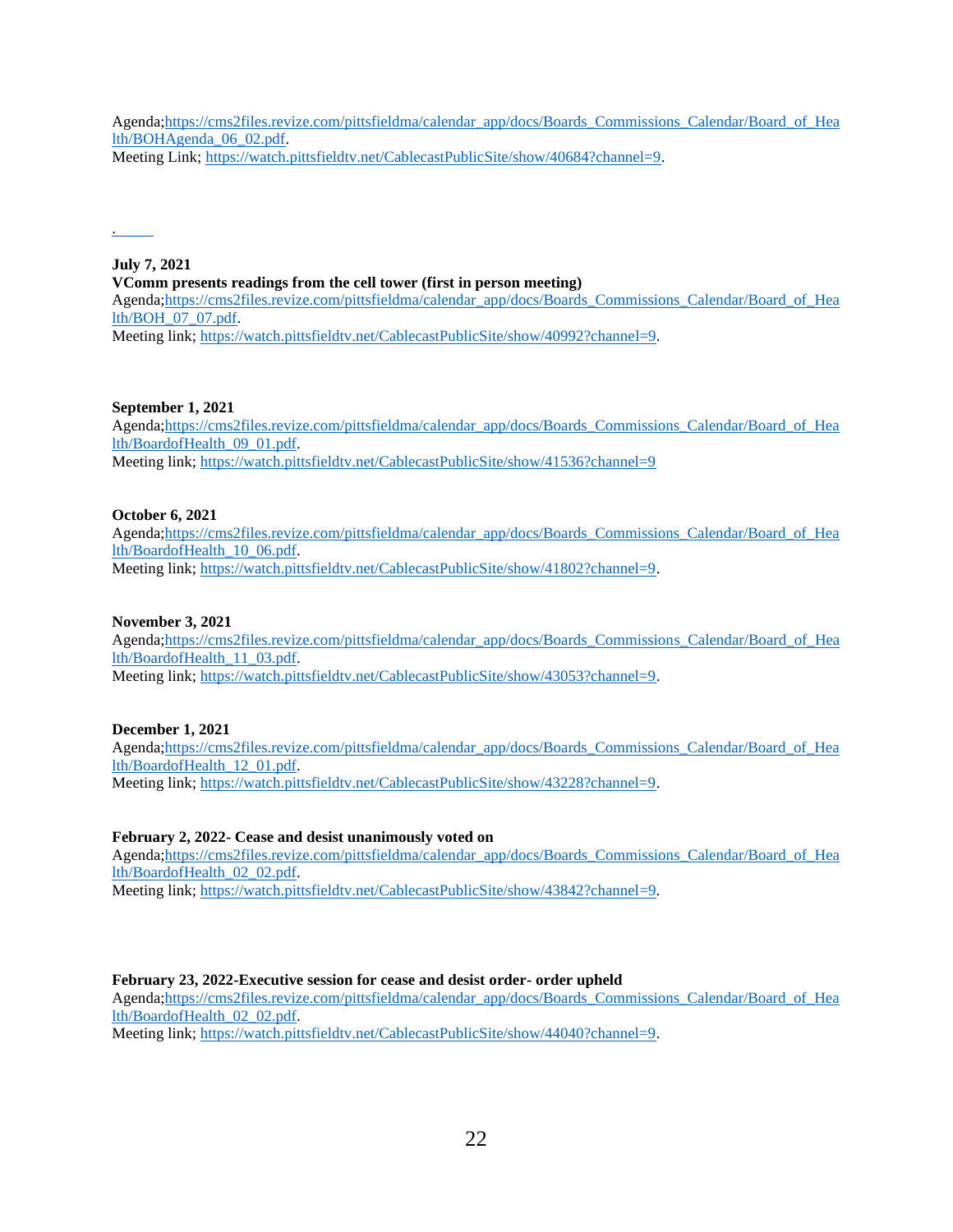#### **March 16, 2022-Second executive session for the cease and desist order**

Agenda[;https://cms2files.revize.com/pittsfieldma/calendar\\_app/docs/Boards\\_Commissions\\_Calendar/Board\\_of\\_Hea](https://cms2files.revize.com/pittsfieldma/calendar_app/docs/Boards_Commissions_Calendar/Board_of_Health/BOH_03_16.pdf) [lth/BOH\\_03\\_16.pdf](https://cms2files.revize.com/pittsfieldma/calendar_app/docs/Boards_Commissions_Calendar/Board_of_Health/BOH_03_16.pdf) Meeting link[; https://watch.pittsfieldtv.net/CablecastPublicSite/show/44241?channel=90](https://watch.pittsfieldtv.net/CablecastPublicSite/show/44241?channel=9)1:45

#### **Additional Testimony at City Board Meetings**

.

*Pittsfield residents and scientific experts testified at numerous City Council meetings as well as other City Board Meetings providing testimony on harm.* 

## **November 5, 2020 Community Development Board Meeting**

[Pittsfield Community Development Board -](https://watch.pittsfieldtv.net/CablecastPublicSite/show/37572?channel=9) November 5, 2020 Topic: Cell towers setbacks

#### **Community Development Board December 1, 2020**

https://watch.pittsfieldtv.net/CablecastPublicSite/show/37825?channel=9

Certified and Regular Mail: **7021-0350-0000-4282-0554** (Pittsfield Cellular Telephone Company, Atty. Ellen W. Freyman) Certified and Regular Mail: **7021-0350-0000-4282-0547** (Pittsfield Cellular Telephone Company, Mark J. Esposito, Esq.) Certified and Regular Mail: **7021-0350-0000-4282-0530** (Farley White South Street, LLC, Roger W. Altreuter, Manager)